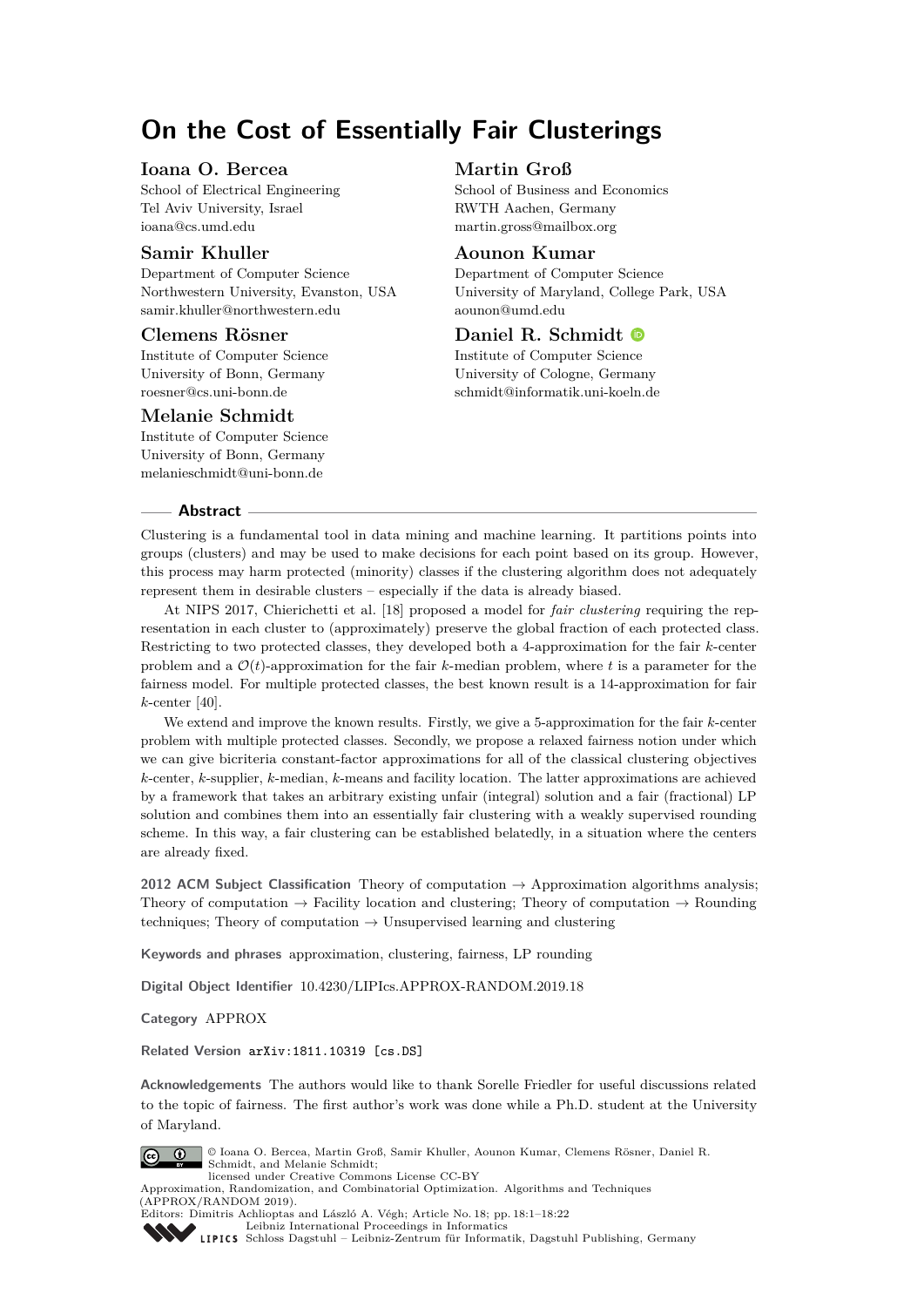#### **18:2 On the Cost of Essentially Fair Clusterings**

## **1 Introduction**

Suppose we are to reorganize school assignments in a big city. Given a long list of children starting school next year and a short list of all available teachers, the goal is to assign the students-to-be to (public) schools such that the maximum distance to the school is small. The school capacity is given by the number of its teachers: For each teacher, *s* students can be admitted. This challenge is in fact an instance of the capacitated (metric) *k*-center problem. So using a *k*-center algorithm, you obtain a solution. However, by chance you notice an odd occurrence: One school has a huge excess of boys, while another has a surplus of girls. From previous assignment iterations, you remember that the schools prefer more balanced classes.

Thus a new challenge arises: Assign the children such that the ratio is (approximately) [1](#page-1-0):1 between boys and girls, and minimize the maximum distance under this condition.<sup>1</sup> This can be modeled by the following combinatorial optimization problem: Given a point set, half of the points are red, the other half is blue. Compute a clustering where each cluster has an equal number of red and blue points, and minimize the maximum radius.

In this form, our example is a special case of the *fair k-center* problem, as proposed by Chierichetti et al. [\[18\]](#page-16-0) in the context of maintaining fairness in *unsupervised* machine learning tasks. Their model is based on the concept of *disparate impact* [\[39\]](#page-17-1) (and the p%-rule). The input points are assumed to have a binary sensitive attribute modeled by two colors, and discrimination based on this attribute is to be avoided. Since preserving exact balance in each cluster may be very costly or even be impossible<sup>[2](#page-1-1)</sup>, the idea is to ensure that at least  $1/t$ of the points of each cluster are of the minority color, where *t* is a parameter. A cluster with this property is called *fair*, and the fairness constraint can now be added to any clustering problem, giving rise to fair *k*-center, fair *k*-median, etc. Chierichetti et al. [\[18\]](#page-16-0) develop a 4-approximation for a special case of fair *k*-center and a  $(t + \sqrt{3} + \epsilon)$ -approximation for one case of fair *k*-median.

The fair clustering model as proposed by Chierichetti et al. [\[18\]](#page-16-0) can also be used to incorporate other aspects into our school assignment example: For example, we might want to mitigate effects of gentrification or segregation. For these use cases, we need multiple colors. Then, in each cluster, the ratio between the number of points with one specific color and the total number of points shall be in some given range. If the allowed range is [0*.*20*,* 0*.*25] for red points, we require that in each cluster, at least a fifth and at most a fourth of the points are red. This models well established notions of fairness (statistical parity, group fairness), which require that each cluster exhibits the same compositional makeup as the overall data with respect to a given attribute. One downside of this notion is that a malicious user could create an illusion of fairness by including proxy points: If we wanted to create an boy-heavy school in our above example, we could still achieve the desired parity by assigning only girls that are very unlikely to attend. Thus, instead of enforcing *equal representation* in the above sense, one could also ask for *equal opportunity* as proposed by Hardt et al. [\[24\]](#page-16-1) for the case where we take binary decisions (i.e.,  $k = 2$ ) and have access to a labeled training set. This approach, however, raises the philosophical question if this equality of opportunity is a sufficient condition for the absence of discrimination. Rather than delving into this complex and much debated issue in this algorithmic paper, we refer to

<span id="page-1-0"></span><sup>&</sup>lt;sup>1</sup> Or, incorporating the capacities, ensure that the teacher:boys:girls ratio is  $1:\frac{s}{2}:\frac{s}{2}$ .

<span id="page-1-1"></span><sup>&</sup>lt;sup>2</sup> Imagine a point set with 49 red and 51 blue points: This cannot at all be divided into true subsets with exactly the same ratio.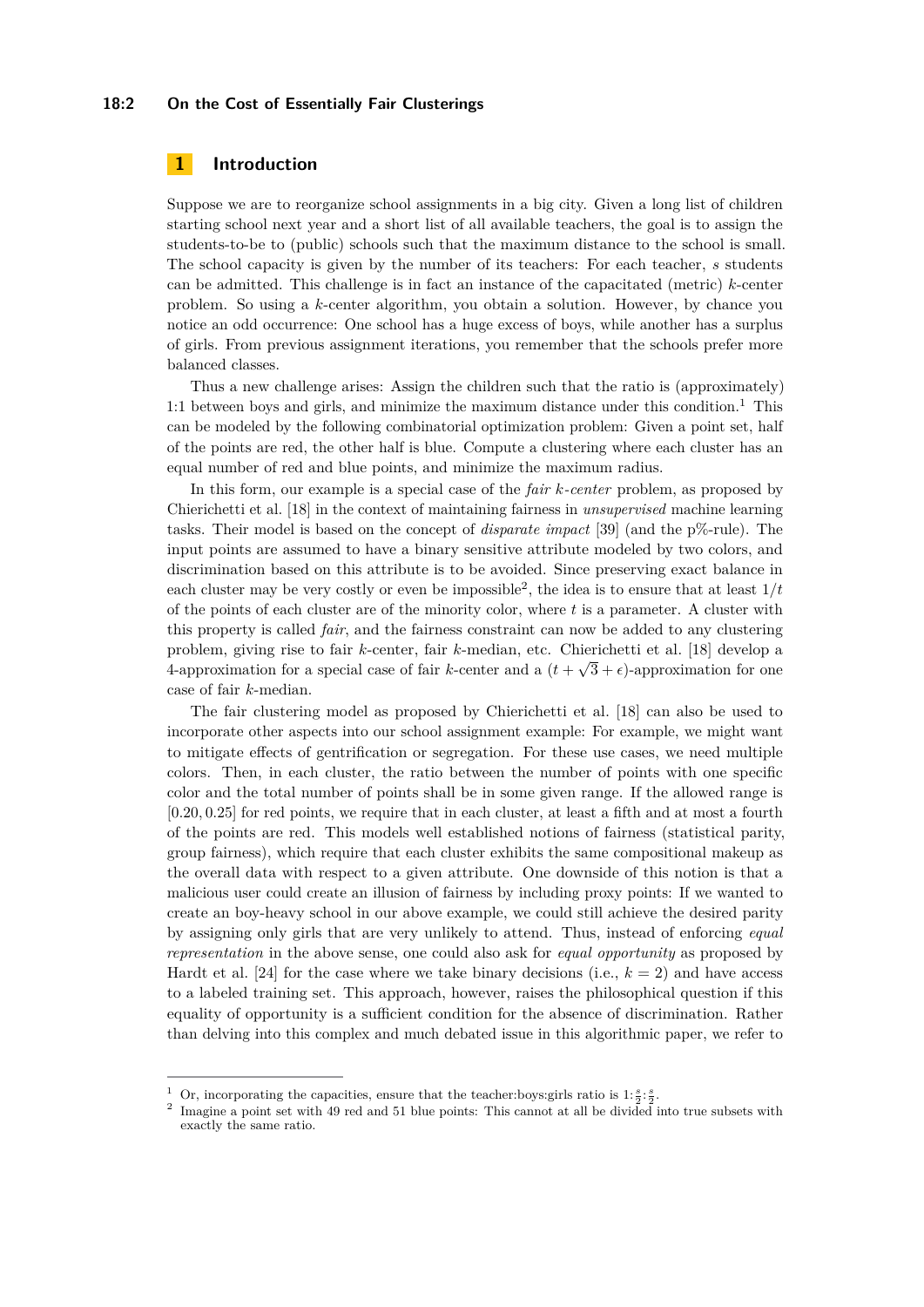the excellent surveys by Romei and Ruggieri [\[39\]](#page-17-1) and  $\ddot{Z}$ liobaitė et al. [[43\]](#page-17-2) that systematically discuss different forms of discrimination and how they can be detected. We assume that it is the intent of the user to achieve a truly fair solution.

Finding fair clusterings turns out to be an interesting challenge from the point of view of combinatorial optimization. As other clustering problems with side constraints, it loses the property that points can be assigned locally. But while many other constraint problems at least allow polynomial algorithms that assign points to given centers optimally, we show that even this restricted problem is NP-hard in the case of fair *k*-center.

Chierichetti et al. [\[18\]](#page-16-0) tackle fair clustering problems by a two-step procedure: First, they compute a micro clustering into so-called *fairlets*, which are groups of points that are fair and cannot be split further into true subsets that are also fair. Secondly, representative points of the fairlets are clustered by an approximation algorithm for the unconstrained problem. Consider the special case of a point set with 1:1 ratio of red and blue points. Then a fairlet is a pair of one red and one blue point, and a good micro clustering can be found by computing a suitable bipartite matching between the two color classes.

The problem of computing good fairlets gets increasingly difficult when considering more general variants of the problem. For multiple colors and the special case of exact ratio preservation (i.e., for all colors, the allowed range for its ratio is one specific number), the fairlet computation problem can be reduced to a capacitated clustering problem. This is used in [\[40\]](#page-17-0) to obtain a 14 and 15-approximation for fair *k*-center and *k*-supplier with multiple colors and exact ratio preservation.

We give an extensive overview of the existing results and further the fairlet approach in order to explore its applicability for different variants of fair clustering in the Appendix of the full version [\[13\]](#page-15-0). Two major issues arise: Firstly, capacitated clustering is not solved for all clustering objectives; indeed, finding a constant-factor approximation for k-median is a long-standing open problem. Secondly, (even for *k*-center) it is unclear how fairlets even look like when we have multiple colors and want to allow ranges for the ratios. In this situation, subsets of very different size and composition may satisfy the desired ratio.

A different approach is to combine an LP relaxation of the constrained problem with a solution of the unconstrained problem. This approach is not specific for fair clustering; its general idea was for example used by Chakrabarty and Swamy [\[15\]](#page-15-1) for the minimum latency facility location problem. Finding a reasonably good solution to the unconstrained problem is usually the easiest task with such an approach. Although finding a good formulation of the constrained problem as a linear program can be challenging, the main problem in such approaches is to combine the two solutions into a new solution whose cost can be bound using the quality of the two original solutions. We use such an approach. We start with a set of centers, i.e., a solution to the unconstrained problem. Then we build an LP to find a (fractional) fair solution, and use *weakly supervised LP rounding* to obtain the final integral fair solution. We use this method to prove the following statements.

<span id="page-2-1"></span>I **Theorem 1.** *There exists a* 5 *and* 7*-approximation for the fair k-center and k-supplier problem which preserves ratios exactly.*

<span id="page-2-2"></span><span id="page-2-0"></span>**Theorem 2.** *Given any set of centers S, there exists an assignment*  $\phi'$ : *which is essentially fair and incurs a cost that is linear in the cost S induces on the unconstrained problem and the cost of an optimal fractional fair clustering of P, for all objectives k-center, k-supplier, k-median, k-means, and facility location.*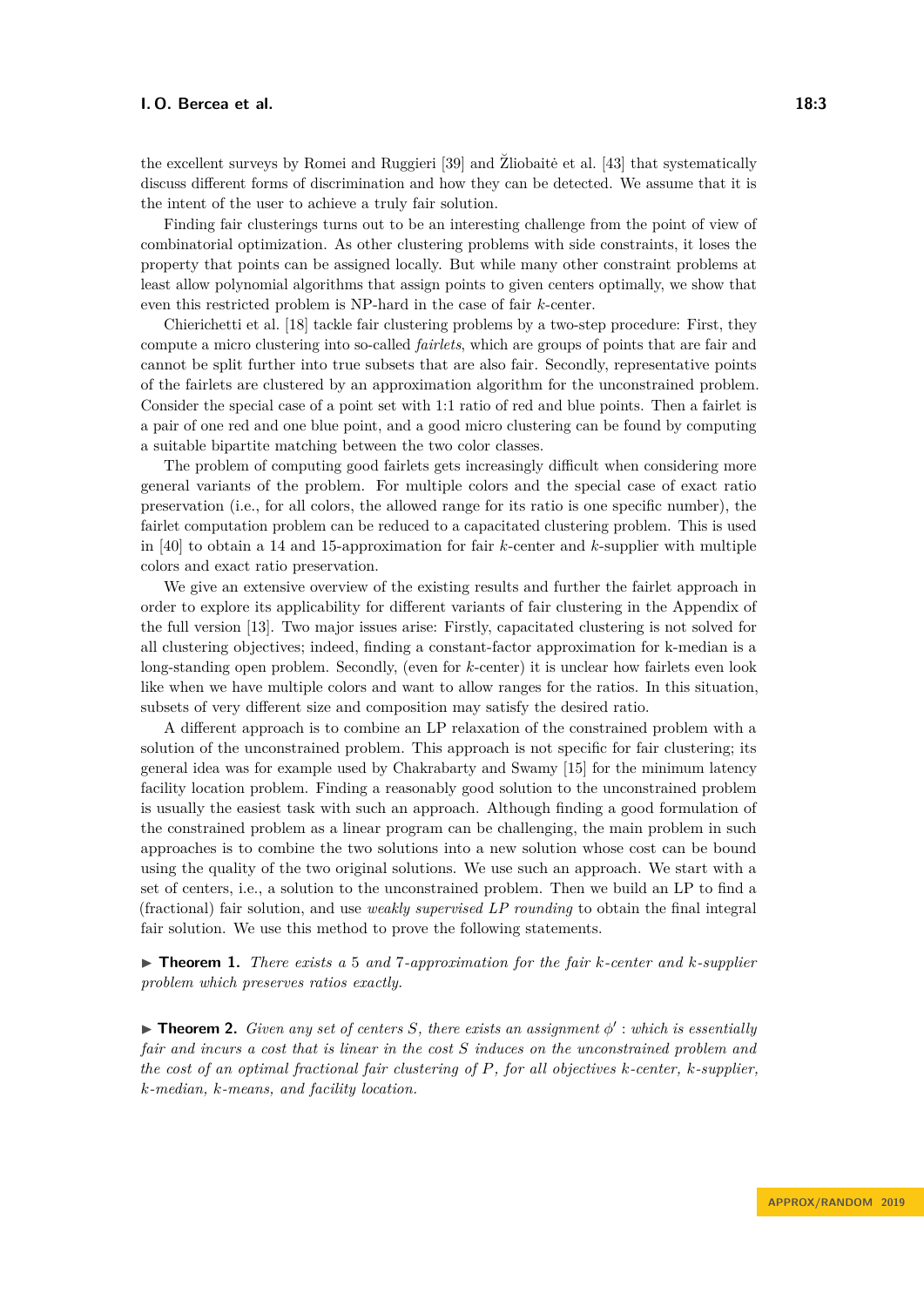#### **18:4 On the Cost of Essentially Fair Clusterings**

I **Corollary 3.** *There exists an essentially fair* 3*/*5*/*3*.*488*/*4*.*675*/*62*.*856*-approximation for the fair k-center/k-supplier/facility location/k-median/k-means problem.*

Here, *essentially fair* refers to our notion of bicriteria approximation: A cluster *C* is essentially fair if there exists a fractional fair cluster  $C'$ , such that for each color  $h$  the number of color *h* points in *C* differ by *at most* 1 from the mass of color *h* points in  $C'$ . So this is a small additive fairness violation. After the publication of our results on arXiv (Nov 2018), we have learned that in independent research, Bera et al. [\[12\]](#page-15-2) find algorithms in a similar model as our essentially fair clustering model and achieve results similar to Corollary [3,](#page-2-0) for which they provide an almost identical analysis in their arXiv paper (Jan 2019). Theorem [1](#page-2-1) is not affected.

We prove Theorem [2](#page-2-2) and Corollary [3](#page-2-0) in Section [2.](#page-7-0) Here the unconstrained starting solution can be any solution and we say our algorithm is a *black-box* approximation. We use the given integral solution to guide our rounding of a fractional solution to an LP that incorporates fairness. The proof of Theorem [1](#page-2-1) can be found in Section [3.](#page-11-0) It is more involved as we cannot use a black-box approach, and instead need to find a suitable set of centers (a suitable integral solution) and have to adjust the weakly supervised rounding procedure.

Our results have two advantages. Firstly, we get results for a wide range of clustering problems, and these results improve previous results. For example, we get a 5-approximation for the fair *k*-center problem with exact ratio preservation, where the best known guarantee was 14. All our bicriteria results work for multiple colors and approximate ratio preservation, a case for which no previous algorithm was known. As for the quality of the guarantees, compare the 4*.*675-approximation for essentially fair *k*-median clusterings with the best previously known  $\Theta(t)$ -approximation, which is only applicable to the case of two colors. Notice that a similar result can *not* be achieved by using bicriteria approximation algorithms for capacitated clustering. The reduction from capacitated clustering only works when the capacities are not violated.

Secondly, the black-box approach has the advantage that fairness can be established belatedly, in a situation where the centers are already given. [\[21,](#page-16-2) [44\]](#page-17-3). Consider our school example and notice that the location of the schools cannot be chosen. Our result says that if we are alright with essentially fair clusterings, we get a clustering which is not much more expensive than a fair clustering where the centers were chosen with the fairness constraint at hand.

#### **Related work**

Using *k* centers to cluster points while minimizing a certain objective function has a long history in terms of results and applications. For the *k*-center problem in general metric spaces, the 2-approximations developed by Gonzalez [\[22\]](#page-16-3) and Hochbaum and Shmoys [\[25\]](#page-16-4) were shown to be tight by Hsu and Nemhauser [\[26\]](#page-16-5). The *k*-supplier problem can be 3 approximated [\[25\]](#page-16-4), which is also tight. Facility location can be 1*.*488-approximated [\[35\]](#page-17-4), which is very close to the known APX-hardness of 1*.*463 for the problem [\[23\]](#page-16-6). For *k*-median, a recent breakthrough has led to a 2*.*675-approximation [\[38,](#page-17-5) [14\]](#page-15-3), while the best hardness result lies below two [\[27\]](#page-16-7). The gap between best upper and lower bound is even larger for *k*-means, where a 6*.*357-approximation is the best known [\[4\]](#page-15-4), and the newest hardness result is marginally above 1 [\[8,](#page-15-5) [32\]](#page-16-8).

The *k*-center problem allows for constant-factor approximations for many useful constraints such as capacity constraints [\[11,](#page-15-6) [19,](#page-16-9) [28\]](#page-16-10), lower bounds on the size of each cluster [\[3,](#page-15-7) [6\]](#page-15-8) or allowing for outliers [\[16,](#page-15-9) [20\]](#page-16-11). This is also true for facility location and capacities [\[2,](#page-14-0) [7,](#page-15-10) [10\]](#page-15-11), uniform lower bounds [\[5,](#page-15-12) [42\]](#page-17-6), and outliers [\[16\]](#page-15-9). Much less is known for *k*-median and *k*-means.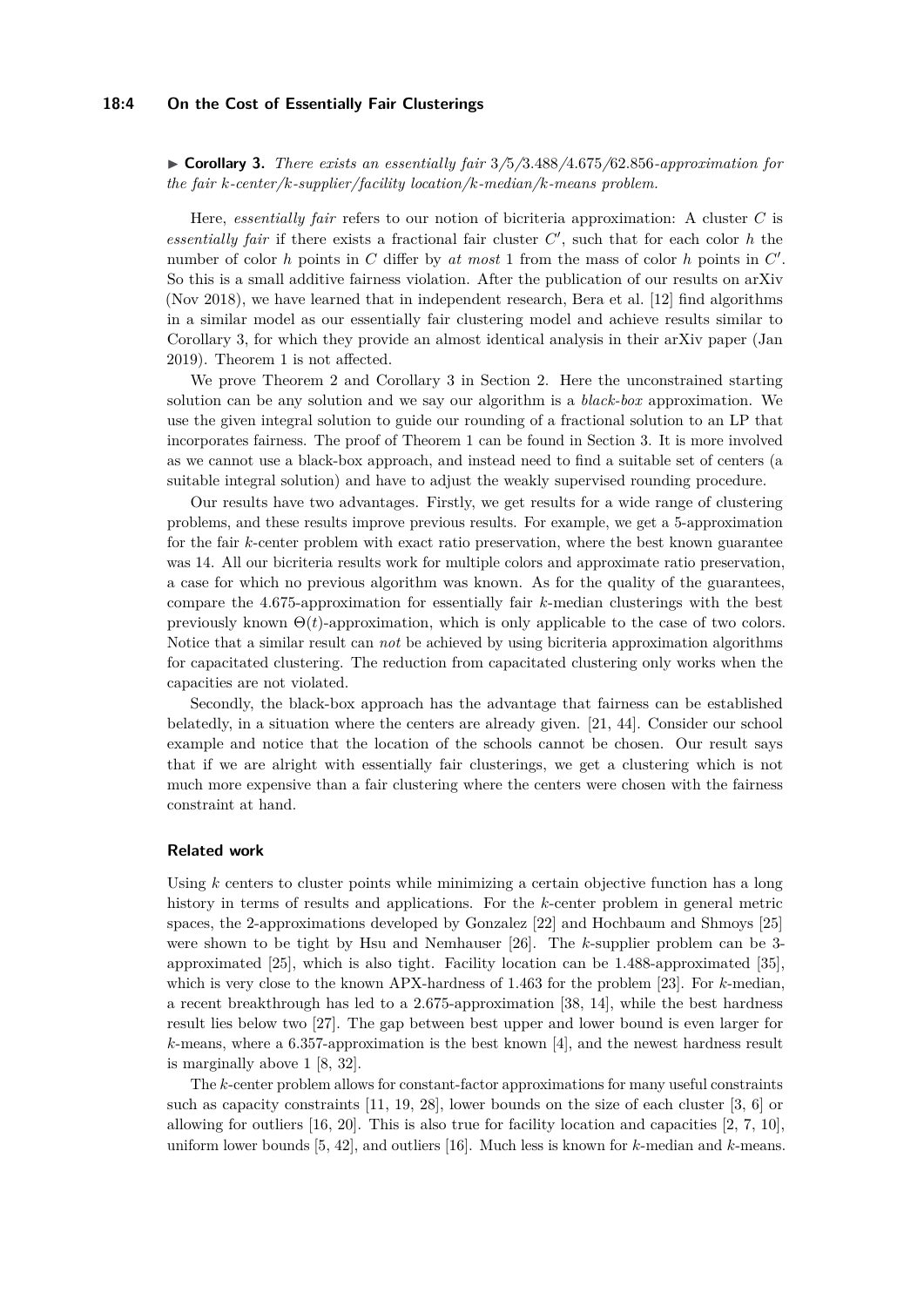True constant-factor approximations so far exist only for the outlier constraint [\[17,](#page-15-13) [31\]](#page-16-12). A major problem for obtaining constant factor approximations is that the natural LP has an unbounded integrality gap, which is also true for the LP with fairness constraints. Bicriteria approximations are known that either violate the capacity constraints [\[34,](#page-17-7) [36,](#page-17-8) [37\]](#page-17-9) or the cardinality constraint [\[1\]](#page-14-1).

A clustering problem where the points have a color was considered by Li, Yi and Zhang [\[33\]](#page-16-13). They provided a 2-approximation for a constraint called *diversity*, which allows at most one point per color in each cluster.

The fairness constraint has been introduced by Chierichetti et al. [\[18\]](#page-16-0). They show a 4-approximation for the fair *k*-center problem with two color classes, where one color class contains *t*-times as many points as the other, for some integer *t*. Rösner and Schmidt gave a 14-approximation algorithm for *k*-center in the extended case with arbitrary many color classes. For the fair *k*-median problem with two color classes, where one color class contains *t*-times as many points as the other, for some integer *t*, Chierichetti et al. [\[18\]](#page-16-0) also give a  $\Theta(t)$ -approximation. Backurs et al. [\[9\]](#page-15-14) give an  $O(d \cdot \log(n))$ -approximation for a more general version of the fair *k*-median problem with two color classes, where a problem instance consists of *n* points in  $\mathbb{R}^d$ . For *k*-means the only known approximation algorithm only works for two color classes, which each contain exactly half of the points. Schmidt et al. [\[41\]](#page-17-10) give a 32*.*875-approximation for this case. In parallel to our research, Bera et al. [\[12\]](#page-15-2) have also extended the fairness model to multiple colors and approximate fairness preservation. Their model additionally allows for an overlap of the protected classes. They achieve results similar to Corollary [3.](#page-2-0)

Recent work of Kleindessner et al. [\[30\]](#page-16-14) considers the fairness constraints in the context of spectral clustering. Fair data summarization was considered by Kleindessner et al. [\[29\]](#page-16-15) who imposed the fairness constraint on the cluster centers alone. Specifically, they solve *k*-center instances with the added constraint that the chosen centers must satisfy an input distribution on the colors (i.e. out of the chosen centers,  $k_i$  must belong to color class *i*, where  $k_i$  is given as part of the input). While this formulation is useful for data summarization (when only the centers are reported), it is not guaranteed to lead to fair clusters overall. They propose a 5-approximation algorithm for the case of two color classes. When there are *m* color classes, they obtain a  $(3 \cdot 2^m - 1)$ -approximation.

## <span id="page-4-0"></span>**Preliminaries**

## **Points and locations**

We are given a set of *n* points *P* and a set of potential locations *L*. We allow *L* to be infinite (when  $L = \mathbb{R}^d$ ). The task is to open a subset  $S \subseteq L$  of the locations and to assign each point in *P* to an open location via a mapping  $\phi: P \to S$ . We refer to the set of all points assigned to a location  $i \in S$  by  $P(i) := \phi^{-1}(i)$ . The assignment incurs a cost governed by a semi-metric  $d : (P \cup L) \times (P \cup L) \rightarrow \mathbb{R}_{\geq 0}$  that fulfills a *β*-relaxed triangle inequality

<span id="page-4-1"></span>
$$
d(x, z) \le \beta(d(x, y) + d(y, z)) \quad \text{for all } x, y, z \in P \cup L \tag{1}
$$

for some  $\beta > 1$ . Additionally, we may have opening costs  $f_i > 0$  for every potential location  $i \in L$  or a maximum number of centers  $k \in \mathbb{N}$ .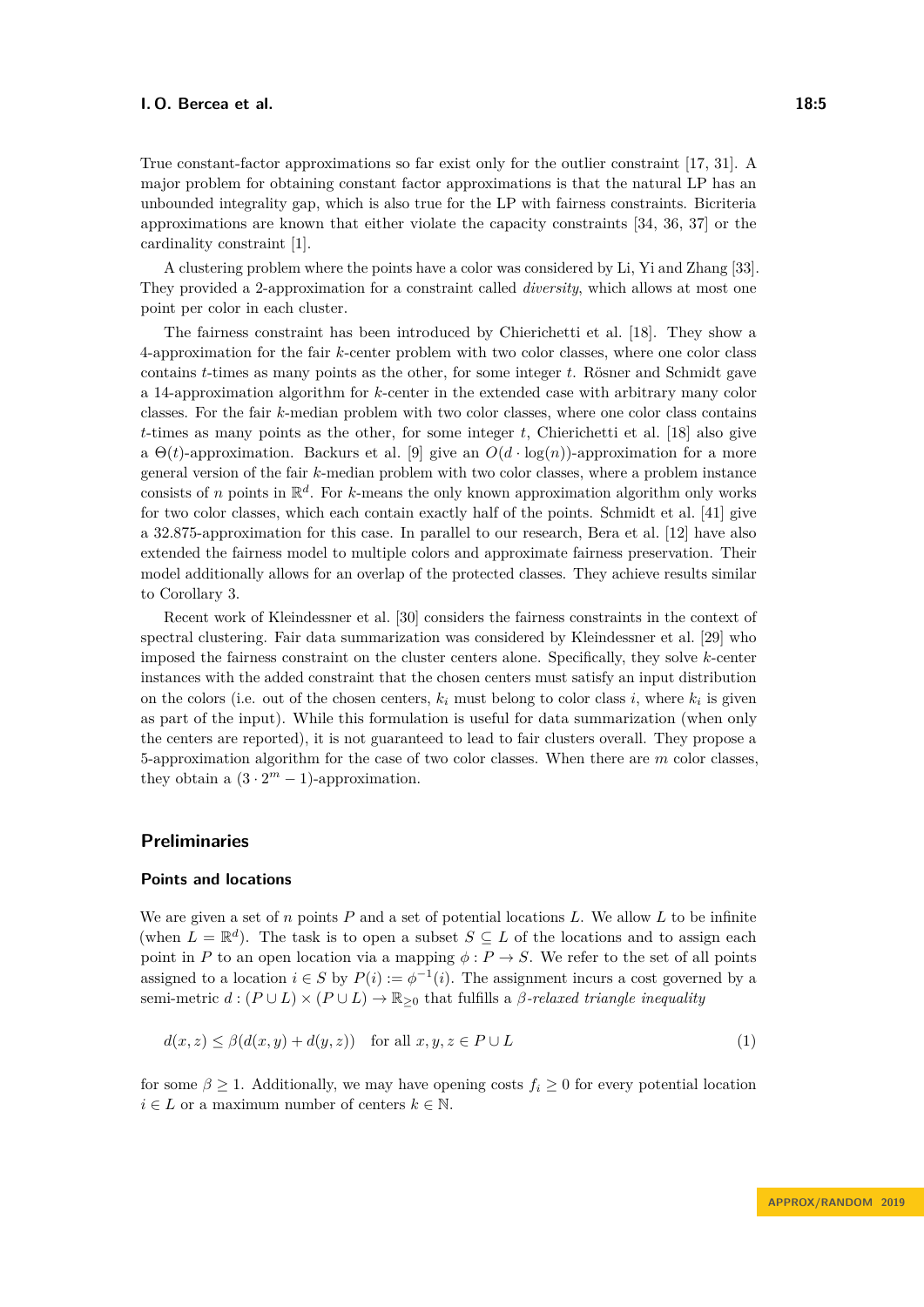#### **Colors and fairness**

We are also given a set of *colors*  $Col := \{col_1, \ldots, col_q\}$ , and a coloring  $col : P \rightarrow Col$  that assigns a color to each point  $j \in P$ . For any set of points  $P' \subseteq P$  and any color  $col_h \in Col$ we define  $col_h(P') = \{j \in P' \mid col(j) = col_h\}$  to be the set of points colored with  $col_h$  in  $P'$ . We call  $r_h(P') := \frac{|col_h(P')|}{|P'|}$  the *ratio* of  $col_h$  in P'. If an implicit assignment  $\phi$  is clear from the context, we write  $col_h(i)$  to denote the set of all points of a color  $col_h \in Col$  assigned to an  $i \in S$ , i.e.,  $col_h(i) = col_h(P(i))$ .

A set of points  $P' \subseteq P$  is *exactly fair* if  $P'$  has the same ratio for every color as  $P$ , i.e., for each  $col_h \in Col$  we have  $r_h(P') = r_h(P)$ . We say that P' is  $(\ell, u)$ -fair or just fair for some  $\ell = (\ell_1, \ldots, \ell_g)$  and  $u = (u_1, \ldots, u_g)$ , if we have  $r_h(P') \in [\ell_h, u_h]$  for every color  $col_h \in Col$ .

In our fair clustering problems, we want to preserve the ratios of colors found in *P* in our clusters. We distinguish two cases: *exact* preservation of ratios, and *relaxed* preservation of ratios. For the exact preservation of ratios, we ask that all clusters are exactly fair, i.e.,  $P(i)$ is fair for all  $i \in S$ .

For the relaxed preservation of ratios, we are given the lower and upper bounds  $\ell = (\ell_1 =$  $p_1^1/q_1^1,\ldots,\ell_g = p_1^g/q_1^g$  and  $u = (u_1 = p_2^1/q_2^1,\ldots,u_g = p_2^g/q_2^g)$  on the ratio of colors in each cluster and ask that all clusters are  $(\ell, u)$ *-fair*. The exact case is a special case of the relaxed case where we set  $\ell_h = u_h = r_h(P)$  for every color  $col_h \in Col$ .

*Essentially fair* clusterings are defined below (see Definition [6\)](#page-6-0).

## **Objectives**

We consider fair versions of several classical clustering problems. An instance is given by  $I := (P, L, col, d, f, k, \ell, u)$ , and our goal is to choose a solution  $(S, \phi)$  according to one of the following objectives.

- *k***-center** and *k***-supplier**: minimize the maximum distance between a point and its assigned location: min max<sub>*j∈P*</sub>  $d(j, \phi(j))$ . In these problems, we have  $f \equiv 0$  and *d* is a metric. Furthermore, in *k*-center,  $L = P$ , whereas in *k*-supplier,  $L \neq P$  is some finite set.
- *k***-median**: minimize  $\sum_{j\in P} d(j, \phi(j))$ , *d* is a metric,  $f \equiv 0$  and  $L \subseteq P$ .
- *k***-means**: minimize  $\sum_{j\in P} d(j, \phi(j))$ , where  $P \subseteq \mathbb{R}^m$  for some  $m \in \mathbb{N}$ ,  $L = \mathbb{R}^m$  and  $\blacksquare$  $d(x, y) = ||y - x||^2$  is a semi-metric for  $\beta = 2$  and  $f \equiv 0$ .
- **facility location**: minimize  $\sum_{j \in P} d(j, \phi(j)) + \sum_{i \in S} f_i$ , where  $k = n$ , *d* is a metric and *L* is a finite set.

#### **The fair assignment problem**

For all the objectives above, we call the subproblem of computing a cost-minimal fair assignment of points to given centers the *fair assignment problem*. We show the following theorem in Section [A.](#page-17-11)

I **Theorem 4.** *Finding an α-approximation for the fair assignment problem for k-center for α <* 3 *is NP-hard.*

# **(I)LP formulations for fair clustering problems**

Let  $I = (P, L, col, d, f, k, \ell, u)$  be a problem instance for a fair clustering problem. We introduce a binary variable  $y_i \in \{0, 1\}$  for all  $i \in L$  that decides if *i* is opened, i.e.  $y_i =$ 1 ⇔ *i* ∈ *S*. Similarly, we introduce binary variables  $x_{ij}$  ∈ {0,1} for all  $i \in L, j \in P$  with  $x_{ij} = 1$  if *j* is assigned to *i*, i.e.  $\phi(j) = i$ . All ILP formulations have the inequalities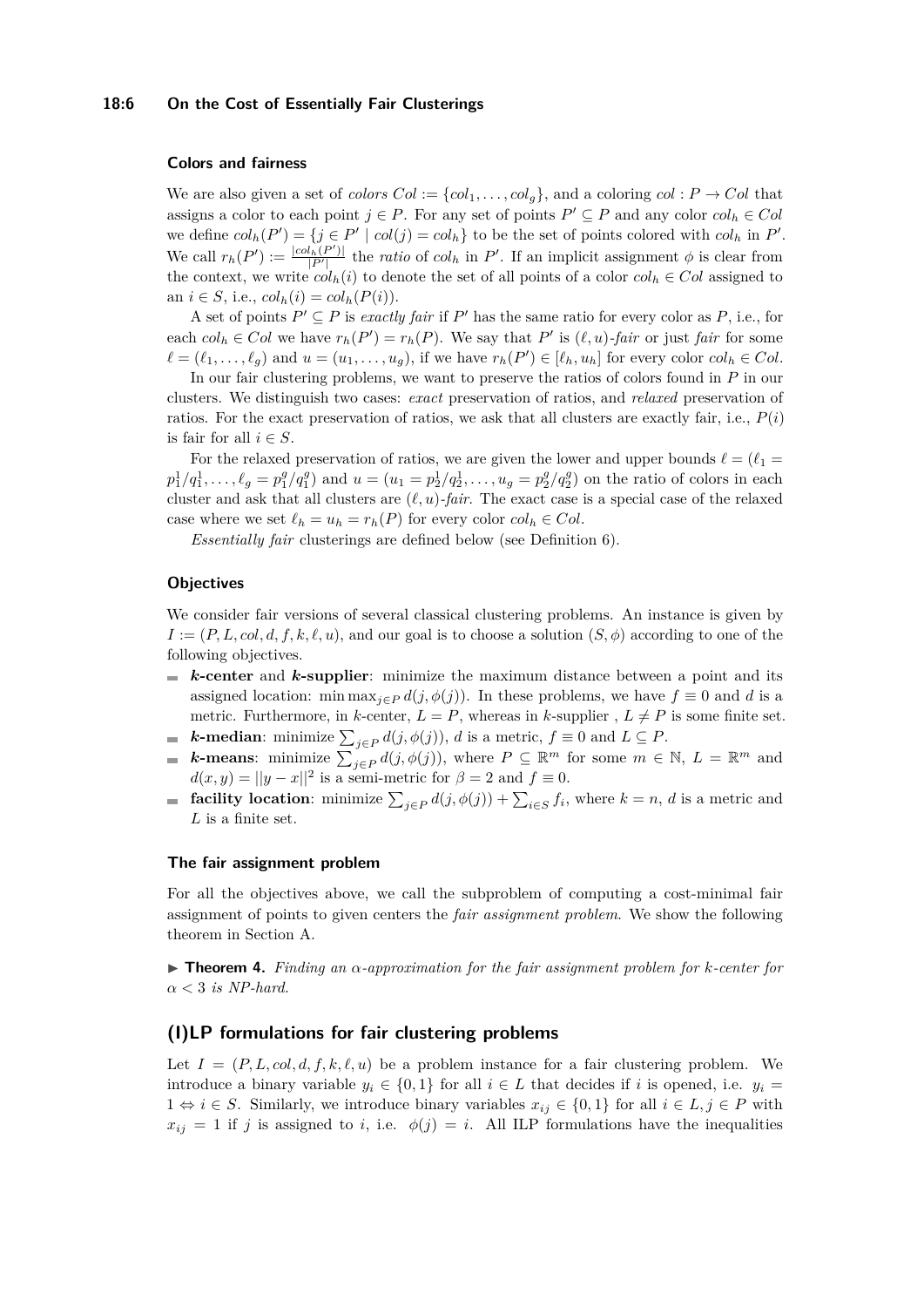<span id="page-6-9"></span><span id="page-6-6"></span><span id="page-6-3"></span><span id="page-6-1"></span> $(2) \sum$  $\sum_{i \in L} x_{ij} = 1 \ \forall j \in P$  saying that every point *j* is assigned to a center, the inequalities (3)  $x_{ij} \leq y_i \ \forall i \in L, j \in P$  ensuring that if we assign *j* to *i*, then *i* must be open, and the integrality constraints (4)  $y_i, x_{ij} \in \{0, 1\}$   $\forall i \in L, j \in P$ . We may restrict the number of open centers to *k* with (5)  $\sum_{i \in L} y_i \leq k$ . For *k*-center and *k*-supplier, the objective is commonly encoded in the constraints of the problem, and the (I)LP has no objective function. The idea is to guess the optimum value  $\tau$ . Since there is only a polynomial number of choices for  $\tau$ , this is easily done. Given  $\tau$ , we construct a *threshold graph*  $G_{\tau} = (P \cup L, E_{\tau})$  on the points and locations, where a connection between  $i \in L$  and  $j \in P$  is added iff *i* and *j* are close, i.e.,  $\{i, j\} \in E_{\tau} \Leftrightarrow d(i, j) \leq \tau$ . Then, we ensure that points are not assigned to centers outside their range:

<span id="page-6-8"></span><span id="page-6-7"></span><span id="page-6-5"></span><span id="page-6-2"></span>
$$
x_{ij} = 0 \qquad \text{for all } i \in L, j \in P, \{i, j\} \notin E_{\tau} \qquad (6)
$$

For the remaining clustering problems, we pick the adequate objective function from the following three (let  $d_{ij} := d(i, j)$ ):

<span id="page-6-4"></span>
$$
\min \sum_{i \in L, j \in P} x_{ij} d_{ij} \qquad (7) \qquad \min \sum_{i \in L, j \in P} x_{ij} d_{ij}^2 \qquad (8) \qquad \min \sum_{i \in L, j \in P} x_{ij} d_{ij} + \sum_{i \in L} y_i f_i \qquad (9)
$$

We now have all necessary constraints and objectives. For *k*-center and *k*-supplier, we use inequalities [\(2\)](#page-6-1)-[\(6\)](#page-6-2), no objective, and define the optimum to be the smallest  $\tau$  for which the ILP has a solution. We get *k*-median and *k*-means by combining inequalities [\(2\)](#page-6-1)-[\(5\)](#page-6-3) with [\(7\)](#page-6-4) and  $(8)$ , respectively, and we get facility location by combining  $(2)-(4)$  $(2)-(4)$  $(2)-(4)$  with the objective  $(9)$ . LP relaxations arise from all ILP formulations by replacing [\(4\)](#page-6-6) by  $y_i, x_{ij} \in [0,1]$  for all  $i \in L$ ,  $j \in P$ . To create the fair variants of the ILP formulations, we add fairness constraints modeling the upper and lower bound on the balances.

$$
\ell_h \sum_{j \in P} x_{ij} \le \sum_{col(p_j) = col_h} x_{ij} \le u_h \sum_{j \in P} x_{ij}
$$
 for all  $i \in L, h \in Col$  (10)

Although very similar to the canonical clustering LPs, the resulting LPs become much harder to round even for *k*-center with two colors. We show the following in Section [B.](#page-19-0)

<span id="page-6-10"></span>▶ **Lemma 5.** *There is a choice of non-trivial fairness intervals such that the integrality gap of the LP-relaxation of the canonical fair clustering ILP is*  $\Omega(n)$  *for the fair kcenter/k-supplier/k-median/facility location problem. The integrality gap is*  $\Omega(n^2)$  *for the fair k-means problem.*

#### **Essential fairness**

For a point set P',  $\text{mass}_h(P') = |col_h(P')|$  is the *mass* of color  $col_h$  in P'. For a possibly fractional LP solution  $(x, y)$ , we extend this notion to  $\text{mass}_h(x, i) := \sum_{j \in col_h(P)} x_{ij}$ . We denote the total mass assigned to *i* in  $(x, y)$  by mass $(x, i) = \sum_{j \in P} x_{ij}$ . With this notation, we can now formalize our notion of *essential fairness*.

<span id="page-6-0"></span>▶ **Definition 6** (Essential fairness). Let *I* be an instance of a fair clustering problem and let  $(x, y)$  be an integral, but not necessarily fair solution to *I*. We say that  $(x, y)$  is essentially fair *if there exists a fractional fair solution*  $(x', y')$  *for I such that*  $\forall i \in L$ *:* 

$$
[\text{mass}_h(x',i)] \le \text{mass}_h(x,i) \le [\text{mass}_h(x',i)] \qquad \forall col_h \in Col \qquad (11)
$$

$$
and \quad [\text{mass}(x',i)] \le \text{mass}(x,i) \le [\text{mass}(x',i)]. \tag{12}
$$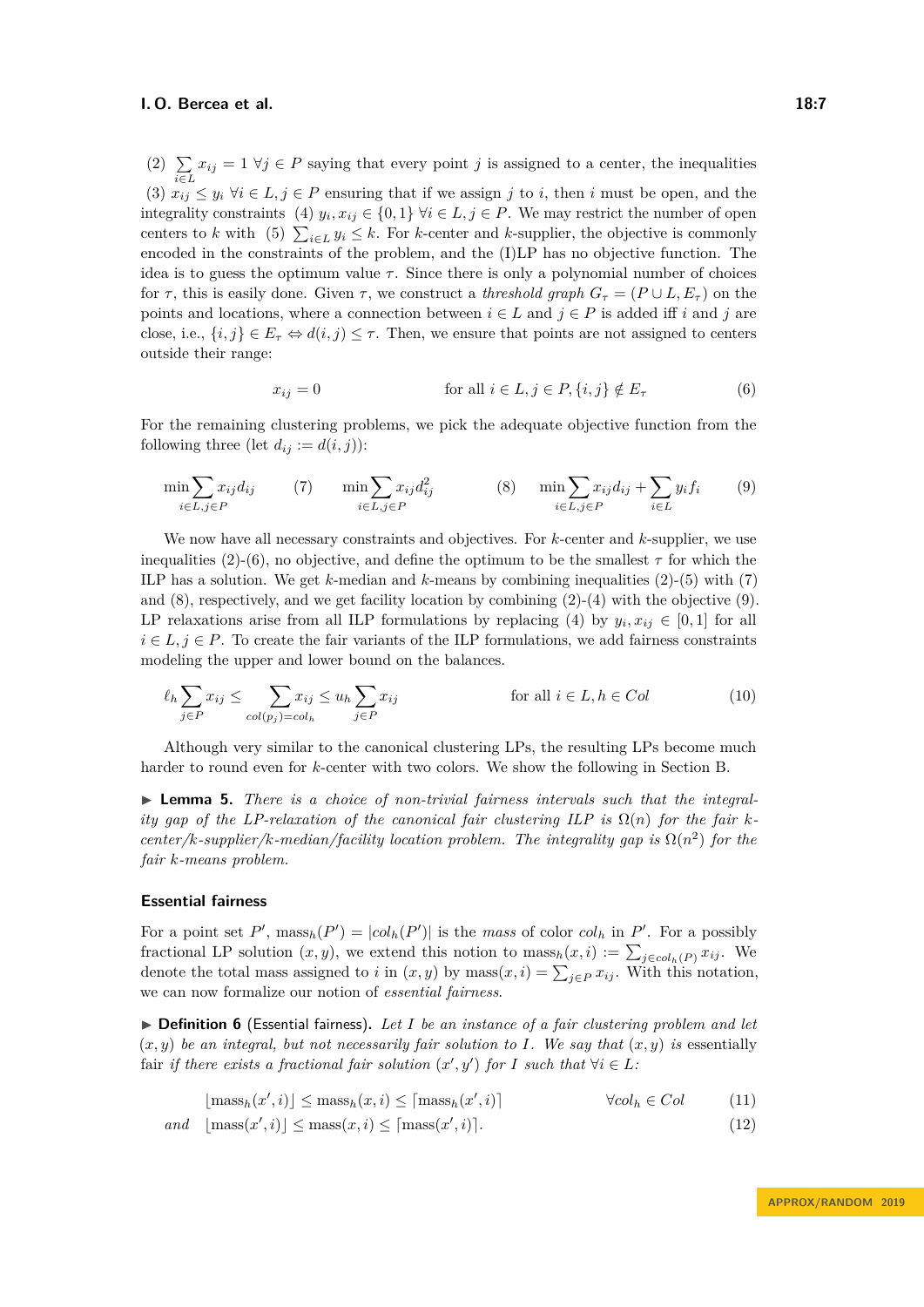## <span id="page-7-0"></span>**2 Essential fair clusterings via black-box approximation**

For essentially fair clustering, we give a powerful framework that employs approximation algorithms for (unfair) clustering problems as a black-box and transforms their output into an essentially fair solution. In this framework, we start by computing an approximate solution for the standard variant of the clustering problem at hand. Next, we solve the LP for the fair variant of the clustering problem. Now we have an integral unfair solution, and a fractional fair solution. Our final and most important step is to combine these two solutions into an integral and essentially fair solution. It consists of two conceptual sub-steps: Firstly, we show that it is possible to find a fractional fair assignment to the centers of the integral solution that is sufficiently cheap. Secondly, we round the assignment. This last sub-step introduces the potential fairness violation of one point per color per cluster.

We show that this approach yields constant-factor approximations with fairness violation for all mentioned clustering objectives. The description will be neutral whenever the objective does not matter. Thus, descriptions like *the LP* mean the appropriate LP for the desired clustering problem. When the problem gets relevant, we will specifically discuss the distinctions. Notice that for all clustering problems defined in Section [1,](#page-4-0) *P* and *L* are finite except for *k*-means. However, for the *k*-means problem, we can assume that  $L = P$ if we accept an additional factor of 2 in the approximation guarantee. Thus, we assume in the following that *L* and *P* are finite sets. Indeed, we even assume at least  $L \subseteq P$  for all problems except *k*-supplier and facility location.

## **2.1 Step 1: Obtaining a fair solution with integral** *y*

In the first step, we assume that we are given two solutions. Let  $(x^{LP}, y^{LP})$  be an optimal solution to the LP. This solution has the property that the assignments to all centers are fair, however, the centers may be fractionally open and the points may be fractionally assigned to several centers. Let *c LP* be the objective value of this solution. For *k*-supplier and *k*-center, it is the smallest  $\tau$  for which the LP is feasible, for the other objectives, it is the value of the LP. We denote the cost of the best *integral* solution to the LP by  $c^*$ . We know that  $c^{LP} \leq c^*$ .

Let  $(\bar{x}, \bar{y})$  be any integral solution to the LP that may violate fairness, i.e., inequality [\(10\)](#page-6-8), and let  $\bar{c}$  be the objective value of this solution. We think of  $(\bar{x}, \bar{y})$  as being a solution of an *α*-approximation algorithm for the standard (unfair) clustering problem for some constant *α*. Since the unconstrained version can only have a lower optimum cost, we then have  $\bar{c} \leq \alpha \cdot c^*$ .

Our goal is now to combine  $(x^{LP}, y^{LP})$  and  $(\bar{x}, \bar{y})$  into a third solution,  $(\hat{x}, \hat{y})$ , such that the cost of  $(\hat{x}, \hat{y})$  is bounded by  $O(c^{LP} + \bar{c}) \subseteq O(c^*)$ . Furthermore, the entries of  $\hat{y}$  shall be integral. The entries of  $\hat{x}$  may still be fractional after step 1.

Let *S* be the set of centers that are open in  $(\bar{x}, \bar{y})$ . For all  $j \in P$ , we use  $\bar{\phi}(j)$  to denote the center in *S* closest to *j*, i.e.,  $\bar{\phi}(j) = \arg \min_{i \in S} d(j, i)$  (ties broken arbitrarily). Notice that the objective value of using *S* with assignment  $\bar{\phi}$  for all points in *P* is at most  $\bar{c}$ , since assigning to the closest center is always optimal for the standard clustering problems without fairness constraint.

<span id="page-7-1"></span>Depending on the objective, L is a subset of P or not, i.e.,  $\bar{\phi}$  is not necessarily defined for all locations in *L*. We then extend  $\bar{\phi}$  in the following way. Let  $i \in L \backslash P$  be any center, and let  $j^*$  be the closest point to it in *P*. Then we set  $\bar{\phi}(i) := \bar{\phi}(j^*)$ , i.e., *i* is assigned to the center in *S* which is closest to the point in *P* which is closest to *i*. Finally, let  $\bar{C}(i) = \bar{\phi}^{-1}(i)$ be the set of all points and centers assigned to *i* by  $\phi$ . We show the following lemma.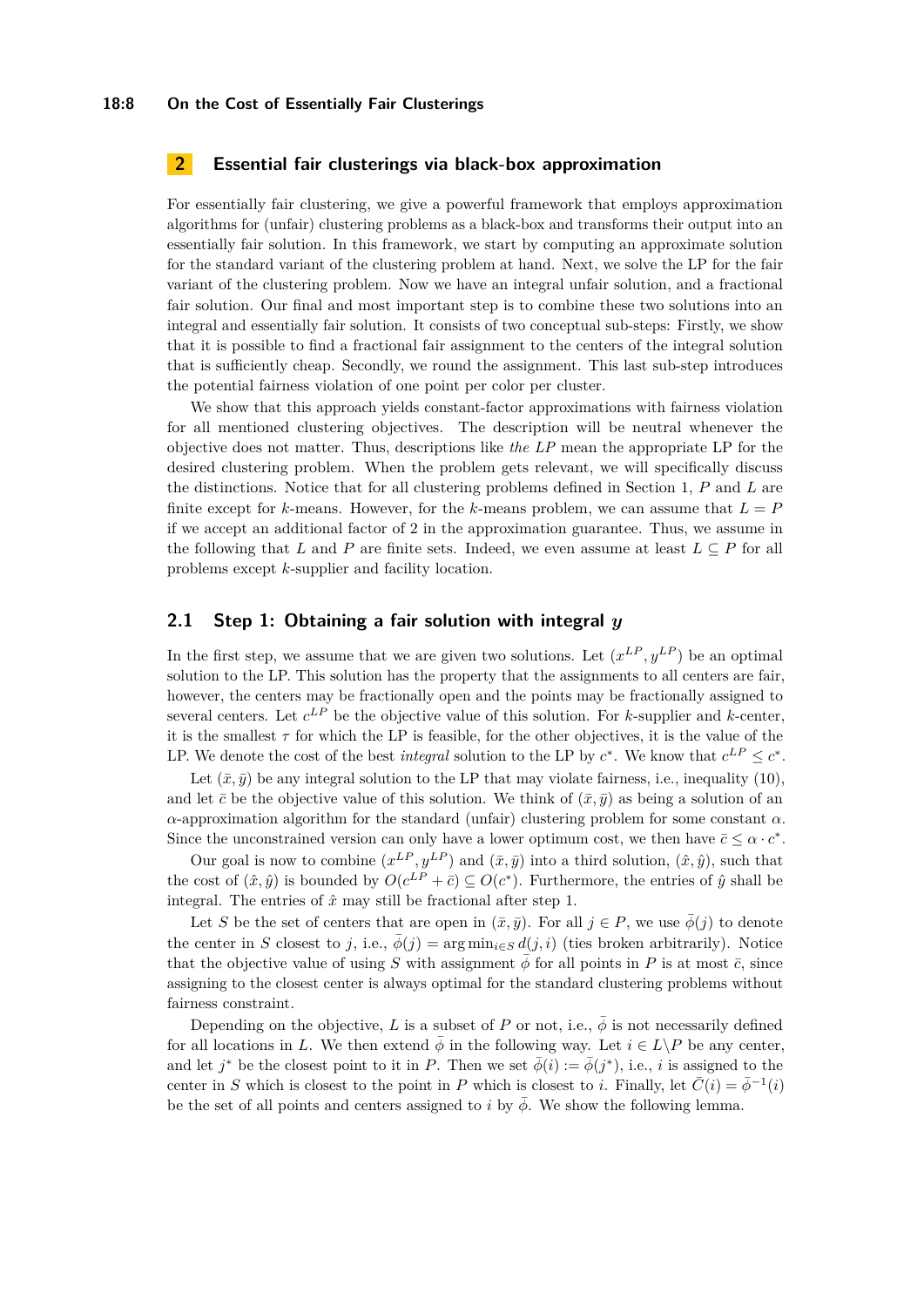$\blacktriangleright$  **Lemma 7.** Let  $(x^{LP}, y^{LP})$  and  $(\bar{x}, \bar{y})$  be two solutions to the LP, where  $(\bar{x}, \bar{y})$  may violate *inequality* [\(10\)](#page-6-8)*, but is integral. Then the solution defined by*  $\hat{y} := \bar{y}$  *and* 

$$
\hat{x}_{ij} := \sum_{i' \in \bar{C}(i)} x_{i'j}^{LP} \quad \text{for all } i \in S, j \in P, \qquad \hat{x}_{ij} := 0 \quad \text{for all } i \notin S, j \in P.
$$

*satisfies inequality* [\(10\)](#page-6-8),  $\hat{y}$  *is integral, and the cost*  $\hat{c}$  *of*  $(\hat{x}, \hat{y})$  *is bounded by*  $c^{LP} + \bar{c}$  *for k*-center, by 2 ·  $c^{LP} + \bar{c}$  for *k*-supplier, *k*-median, and facility location, and by  $12 \cdot c^{LP} + 8 \cdot \bar{c}$ *for k-means.*

**Proof.** Recall that for *k*-center and *k*-supplier, speaking of the cost of an LP solution is a bit sloppy; we mean that  $(\hat{x}, \hat{y})$  is a feasible solution in the LP with threshold  $\hat{c}$ .

The definition of  $(\hat{x}, \hat{y})$  means the following. For every (fractional) assignment from a point *j* to a center *i*', we look at the cluster with center  $i = \overline{\phi}(i')$  to which *i*' is assigned to by  $\phi$ . We then transfer this assignment to *i*. So from the perspective of *i*, we collect all fractional assignments to centers in  $\overline{C}(i)$  and consolidate them at *i*. Notice that the (fractional) number of points assigned to *i* after this process may be less than one since  $(\bar{x}, \bar{y})$ may include centers that are very close together.

Since that  $\hat{y}$  is simply  $\bar{y}$  it is integral as well and has the same number of centers, thus  $\hat{y}$  also satisfies [\(5\)](#page-6-3) if the problem uses it. Next, we observe that  $(\hat{x}, \hat{y})$  satisfies fairness, i.e., respects [\(10\)](#page-6-8). This is true because  $(x^{LP}, y^{LP})$  satisfies them, and because we move *all* assignment from a center  $i'$  to the same center  $\bar{\phi}(i')$ . This transferring operation preserves the fairness. Inequality [\(3\)](#page-6-9) is true because we only move assignments to centers that are fully open in  $(\bar{x}, \bar{y})$ , i.e., the inequality cannot be violated as long as [\(2\)](#page-6-1) is true (which it is for  $(x^{LP}, y^{LP})$  since it is a feasible LP solution). Equality [\(2\)](#page-6-1) is true for  $(\hat{x}, \hat{y})$  since all assignment of *j* is moved to some fully open center. Thus  $(\hat{x}, \hat{y})$  is a feasible solution for the LP. It remains to show that  $\hat{c}$  is small enough, which depends on the objective.

*k***-median and** *k***-means.** We start by showing this for *k*-median (where the distances are a metric, i.e.,  $\beta = 1$  in the  $\beta$ -triangle inequality [\(1\)](#page-4-1)) and *k*-means (where the distances are a semi-metric with  $\beta = 2$ ). We observe that here, the cost of  $(\hat{x}, \hat{y})$  is

$$
\hat{c} = \sum_{j \in P} \sum_{i \in L} \hat{x}_{ij} d(i, j) = \sum_{j \in P} \sum_{i \in L} \sum_{i' \in \bar{C}(i)} x_{i'j}^{LP} d(i, j).
$$

Now fix  $i \in L$ ,  $i' \in \overline{C}(i)$  and  $j \in P$  arbitrarily. By the  $\beta$ -relaxed triangle inequality,  $d(i, j) \leq \beta \cdot d(i', j) + \beta \cdot d(i', i)$ . Furthermore, we know that  $i' \in \overline{C}(i)$ , i.e.,  $\overline{\phi}(i') = i$  and  $d(i', i) \leq d(i', \overline{\phi}(j))$ . We can use this to relate  $d(i', i)$  to the cost that *j* pays in  $(\overline{x}, \overline{y})$ :

$$
d(i',i) \leq d(i',\overline{\phi}(j)) \leq \beta \cdot d(j,i') + \beta \cdot d(j,\overline{\phi}(j)).
$$

Adding this up yields

$$
\sum_{j \in P} \sum_{i \in L} \sum_{i' \in \overline{C}(i)} x_{i'j}^{LP} d(i, j)
$$
\n
$$
\leq \sum_{j \in P} \sum_{i \in L} \sum_{i' \in \overline{C}(i)} (\beta + \beta^2) x_{i'j}^{LP} d(i', j) + \sum_{j \in P} \sum_{i \in L} \sum_{i' \in \overline{C}(i)} \beta^2 \cdot x_{i'j}^{LP} d(j, \overline{\phi}(j))
$$
\n
$$
= (\beta + \beta^2) \cdot c^{LP} + \beta^2 \cdot \overline{c}.
$$

For  $\beta = 1$  (*k*-median), this is  $2c^{LP} + \bar{c}$ , for  $\beta = 2$  (*k*-means), we get  $12c^{LP} + 8\bar{c}$ 

**Facility location.** For facility location, we have to include the facility opening costs. We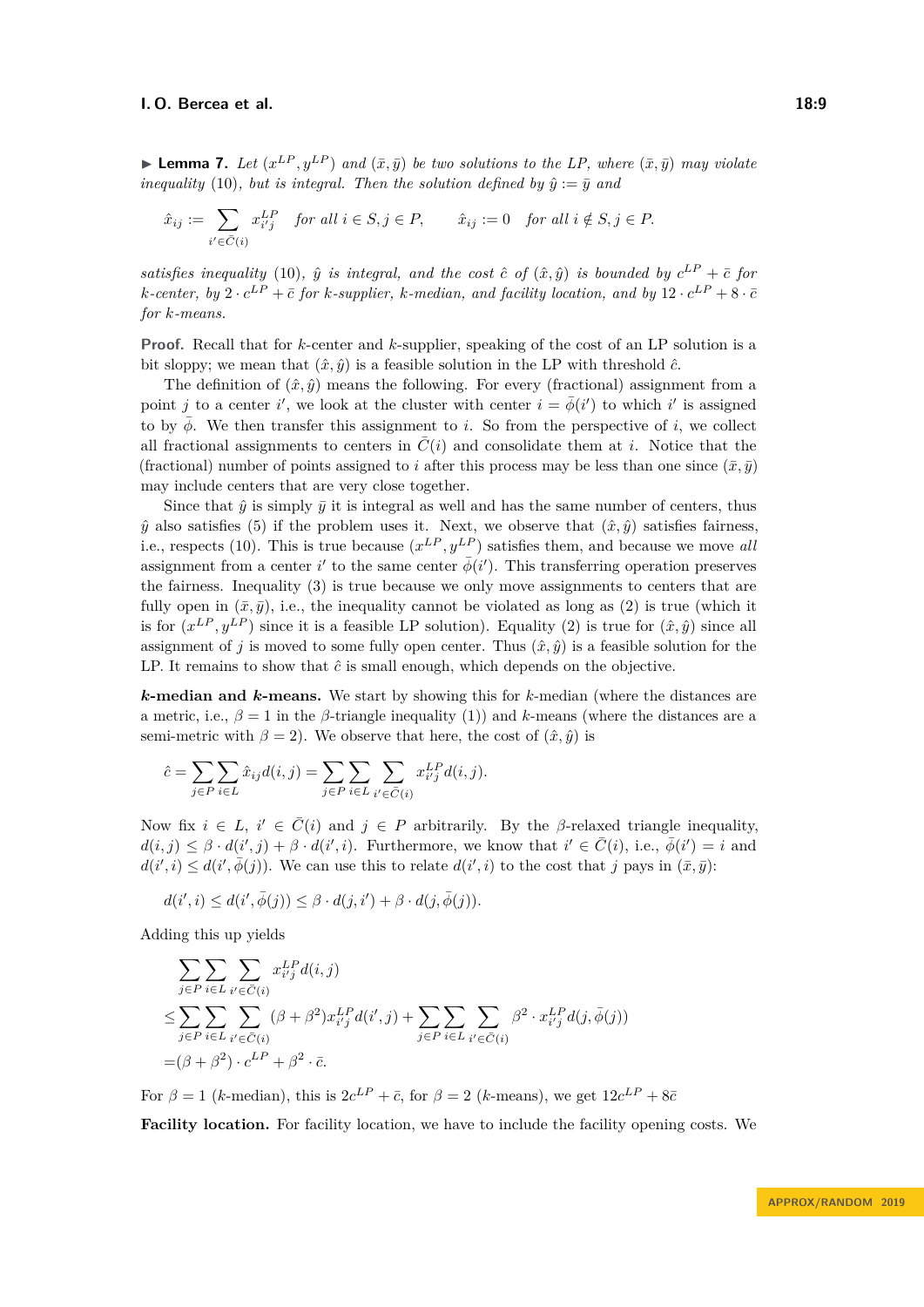#### **18:10 On the Cost of Essentially Fair Clusterings**

open the facilities that are open in  $(\bar{x}, \bar{y})$ , which incurs a cost of  $\sum_{i \in L} \bar{y}_i f_i$ . The distance costs are the same as for *k*-median, so we get a total cost of

$$
\sum\limits_{j\in P}\sum\limits_{i\in L}\sum\limits_{i'\in \bar{C}(i)}2x^{LP}_{i'j}d(i',j)+\sum\limits_{j\in P}\sum\limits_{i\in L}\sum\limits_{i'\in \bar{C}(i)}x^{LP}_{i'j}d(j,\bar{\phi}(j))+\sum\limits_{i\in L}\bar{y}_if_i\leq 2c^{LP}+\bar{c}.
$$

*k***-center and** *k***-supplier.** For the *k*-center and *k*-supplier proof, we again fix  $i \in L$ ,  $i' \in \overline{C}(i)$  and  $j \in P$  arbitrarily and use that  $d(i, j) \leq d(i, i') + d(i', j)$ . Now for *k*-center, we know that  $d(i, i') \leq \bar{c}$  since  $i' \in \bar{C}(i)$ , and we know that  $d(i', j) \leq c^{LP}$  for all *j* where  $x_{ij}^{LP}$ is strictly positive. Thus, if  $\hat{x}_{ij}$  is strictly positive, then  $d(i, j) \leq \bar{c} + c^{LP}$ . For *k*-supplier, we have no guarantee that  $d(i, i') \leq \bar{c}$  since *i*' is not necessarily an input point. Instead,  $i' \in \overline{C}(i)$  means that the point *j*' in *P* which is closest to *i*' is assigned to *i* by  $\overline{x}$ . Since *j*' is the closest to *i*' in *P*, we have  $d(i', j') \leq d(i', j)$ . Furthermore, since  $j' \in \overline{C}(i)$ ,  $d(i, j') \leq \overline{c}$ . Thus, we get for *k*-supplier that

 $d(i, j) \leq d(i, i') + d(i', j) \leq d(i, j') + d(i', j') + d(i', j) \leq \bar{c} + 2 \cdot c^{LF}$ *.* J

## **2.2 Step 2: Rounding the** *x***-variables**

For rounding the *x*-variables, we need to distinguish between two cases of objectives. Let  $j \in P$  be a point that is fractionally assigned to some centers  $L_j \subseteq L$ .

First, we have objectives where we can transfer mass from an assignment of  $j$  to  $i' \in L_j$  to an assignment of *j* to  $i'' \in L_j$  without modifying the objective. We say that such objectives are *reassignable* (in the sense that we can reassign  $j$  to centers in  $L_j$  without changing the cost). *k*-center and *k*-supplier have this property.

Second, we have objectives where the assignment cost is separable, i.e., where the distances influence the cost via a term of the form  $\sum_{i \in L, j \in P} c_{ij} \cdot x_{ij}$  for some  $c_{ij} \in \mathbb{R}_{\geq 0}$ . We call such objectives *separable*. Facility location, *k*-median and *k*-means fall into the this category.

<span id="page-9-0"></span>**Lemma 8.** Let  $(x, y)$  be an  $\alpha$ -approximate fractional solution for a fair clustering problem *with the property that all*  $y_i, i \in L$  *are integral. Then we can obtain an*  $\alpha$ -*approximative integral solution*  $(x', y')$  *with an additive fairness violation of at most one in time*  $O(poly(|S| + |P|))$ *, with*  $S := \{i \in L \mid y_i \geq 1\}$  *being the set of locations that are opened in*  $(x, y)$ *.* 

**Proof.** We create our rounded  $\alpha$ -approximate integral solution  $(x', y')$  by min-cost flow computations. We begin by constructing a min-cost flow instance which depends on our starting solution  $(x, y)$  as well as on the objective of the problem we are studying.

We define a min-cost flow instance  $(G = (V, A), c, b)$  (also see Figure [1\)](#page-11-1) with unit capacities and costs *c* on the edges as well as balances *b* on the nodes. We begin by defining a graph  $G^h = (V^h, A^h)$  for every color  $h \in Col$  with

$$
V^h := V_S^h \cup V_P^h, \quad V_S^h := \{v_i^h \mid i \in S\}, \quad V_P^h := \{v_j^h \mid j \in col_h(P)\},
$$
  

$$
A^h := \{ (v_j^h, v_i^h) \mid i \in S, j \in col_h(P) : x_{ij} > 0 \},
$$

as well as costs  $c^h$  by  $c_a^h := c_{ij}$  for  $a = (v_j^h, v_i^h) \in A^h, i \in S, j \in col_h(P)$  and balances  $b^h$  by  $b_v^h := 1$  if  $v \in V_P^h$  and  $b_v^h := -\lfloor \text{mass}_h(x, i) \rfloor$  if  $v = v_i^h \in V_S^h$ . We use the graphs  $G_h$  to define  $G = (V, A)$  by

$$
V := \{t\} \cup V_S \cup \bigcup_{h \in Col} V^h, \quad V_S := \{v_i \mid i \in S\}
$$
  

$$
A := \bigcup_{h \in Col} A^h \cup \{(v_i^h, v_i) \mid i \in S, h \in Col : \text{mass}_h(x, i) - \lfloor \text{mass}_h(x, i) \rfloor > 0\}
$$
  

$$
\cup \{(v_i, t) \mid i \in S : \text{mass}(x, i) - \lfloor \text{mass}(x, i) \rfloor > 0\},
$$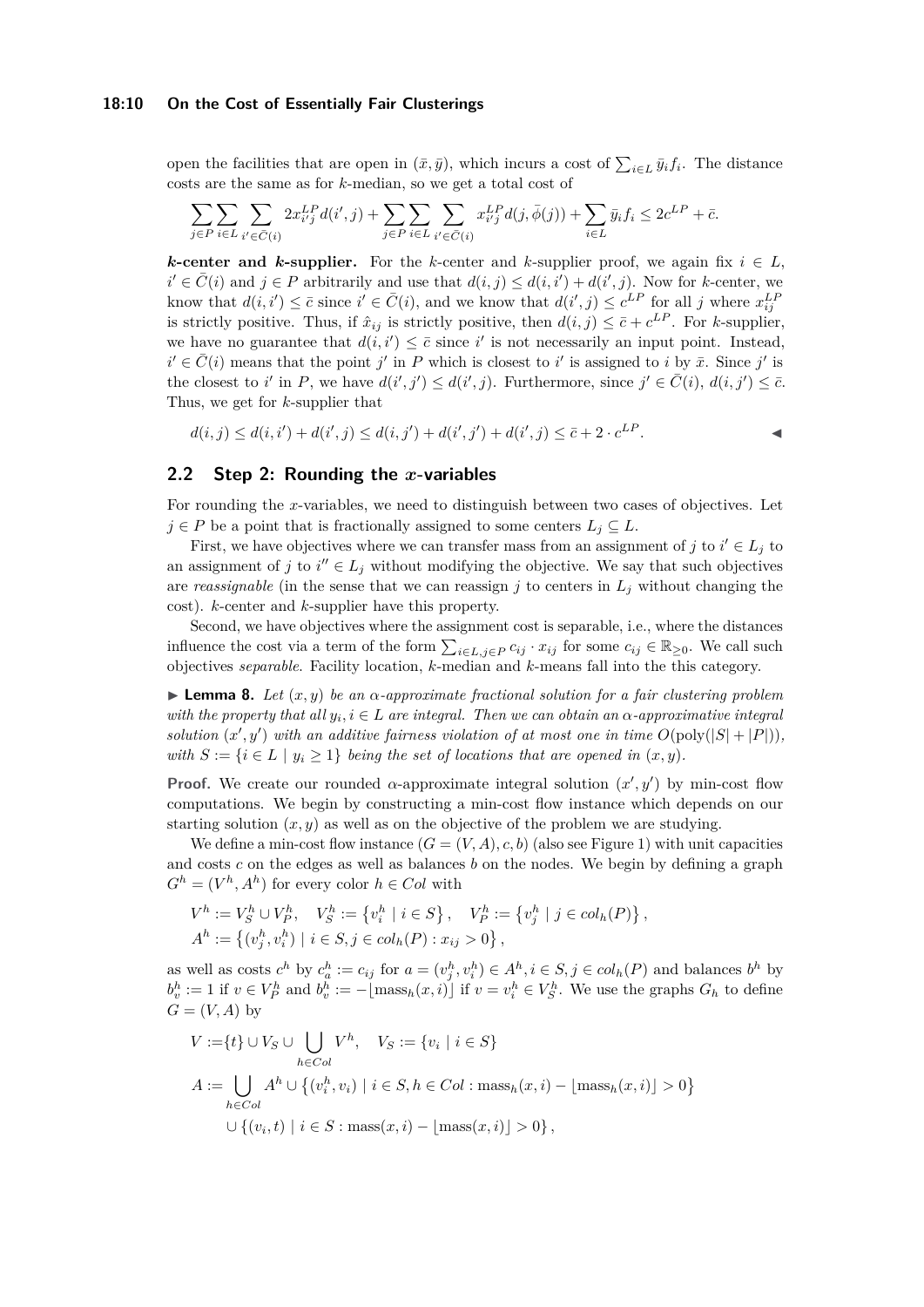together with costs *c* of  $c_a := c_a^h$  for  $a \in A^h$  and 0 otherwise, and balances *b* of  $b_v := b_v^h$  if  $v \in V^h$  for some  $h \in Col$ ,  $b_v := -B_i$  if  $v = v_i \in V_S$  and  $b_t := -B$  with  $B_i = \lfloor \text{mass}(x, i) \rfloor \sum_{h \in Col}$ [mass<sub>h</sub>(*x, i*)] and  $B := |P| - \sum_{i \in S}$ [mass(*x, i*)].

## **Separable objectives –** *k***-median and** *k***-means**

We observe that:

- 1. *B* and  $B_i$  are integers for all  $i \in S$ , and so are all capacities, costs and balances. Consequently, there are integral optimal solutions for the min-cost flow instance  $(G, c, b)$ ,
- **2.**  $(x, y)$  induces a feasible solution for  $(G, c, b)$ , by defining a flow x in G as follows:

$$
x_a := \begin{cases} x_{ij} & \text{if } a = (v_j^h, v_i^h) \in A^h, j \in P, i \in S, \\ \text{mass}_h(x, i) - \lfloor \text{mass}_h(x, i) \rfloor & \text{if } a = (v_i^h, v_i) \in A, h \in Col, i \in S, \\ \text{mass}(x, i) - \lfloor \text{mass}(x, i) \rfloor & \text{if } a = (v_i, t) \in A, i \in S. \end{cases}
$$

Since  $(x, y)$  is a fractional solution, x satisfies capacity and non-negativity constraints because  $x_{ij} \in [0,1]$  for all  $i \in L, j \in P$  and  $\text{mass}_h(x,i) - \lfloor \text{mass}_h(x,i) \rfloor, \text{mass}(x,i) |\text{mass}(x, i)| \in [0, 1]$  for all  $i \in S$  and  $col_h \in Col$  as well. We have flow conservation since the fractional solution needs to assign all points, and the flow of the edges  $(v_i^h, v_i)$  and  $(v_i, t)$  as well as the demand of  $v_i$  and  $t$  are chosen in such a way that we have flow conservation for all the other nodes as well.

**3.** Integral solutions *x* to the min-cost flow instance (*G, c, b*) induce an integral solution  $(\bar{x}, y)$  to the original clustering problem by setting  $\bar{x}_{ij} := x_a$  for  $a = (v_j^h, v_i^h) \in A^h$  if  $j \in col_h(P), i \in S$ . Since the flow *x* is integral, this gives us an integral assignment of all points to centers which have been opened, since *y* was already integral before this step. This incurs the additive fairness violation of at most one, since every  $i \in S$  is guaranteed by our balances to have at least  $|\text{mass}_h(x, i)|$  points of color  $h \in Col$  and at least  $|\text{mass}(x, i)|$  points in total assigned to it. Since there is at most one outgoing arc of unit capacity  $(v_i^h, v_i)$  and  $(v_i, t)$  for an  $i \in S$  if  $\text{mass}_h(x, i) - \lfloor \text{mass}_h(x, i) \rfloor > 0$ , we have at most  $\left[\text{mass}_h(x, i)\right]$  points of color  $col_h$  and  $\left[\text{mass}(x, i)\right]$  total points assigned to *i*.

Together, this yields that computing a min-cost flow  $\hat{x}$  for  $(G, c, b)$  followed by applying the third observation to  $\hat{x}$  yields a solution  $(\hat{x}, y)$  to the clustering with an additive fairness violation of at most one.

Since  $(x, y)$  was inducing the fractional solution *x* with  $cost(x) = cost(x, y)$  to the min-cost flow instances, and  $\text{cost}(x) \geq \text{cost}(\hat{x})$  by construction we have  $\text{cost}(\hat{x}, y) \leq \text{cost}(x, y)$ .

#### **Reassignable objectives –** *k***-center and** *k***-supplier**

In the case of reassignable objectives, we do not have to care about costs, as long as the reassignments happen to centers in  $L_j$  for all points  $j \in P$ . We essentially use the same strategy as before, but instead of a min cost flow problem we solve the transshipment problem  $(G = (V, A), b)$  with unit capacities on the edges and balances *b* on the nodes. Notice that the three observations from the previous case apply here as well, and reassignability guarantees that the cost does not increase.

Lemmas [7](#page-7-1) and [8](#page-9-0) then lead directly to Theorem [2,](#page-2-2) or, in more detail, to:

▶ **Theorem 9.** *Black-box approximation for fair clustering gives essentially fair solutions with a cost of*  $c^{LP} + \bar{c}$  *for k-center,*  $2c^{LP} + \bar{c}$  *for k-supplier, k-median and facility location,* and  $12c^{LP} + 8\bar{c}$  for *k*-means where  $c^{LP}$  is the cost of an optimal solution to the fair LP *relaxation and*  $\bar{c}$  *is the cost of the given solution.*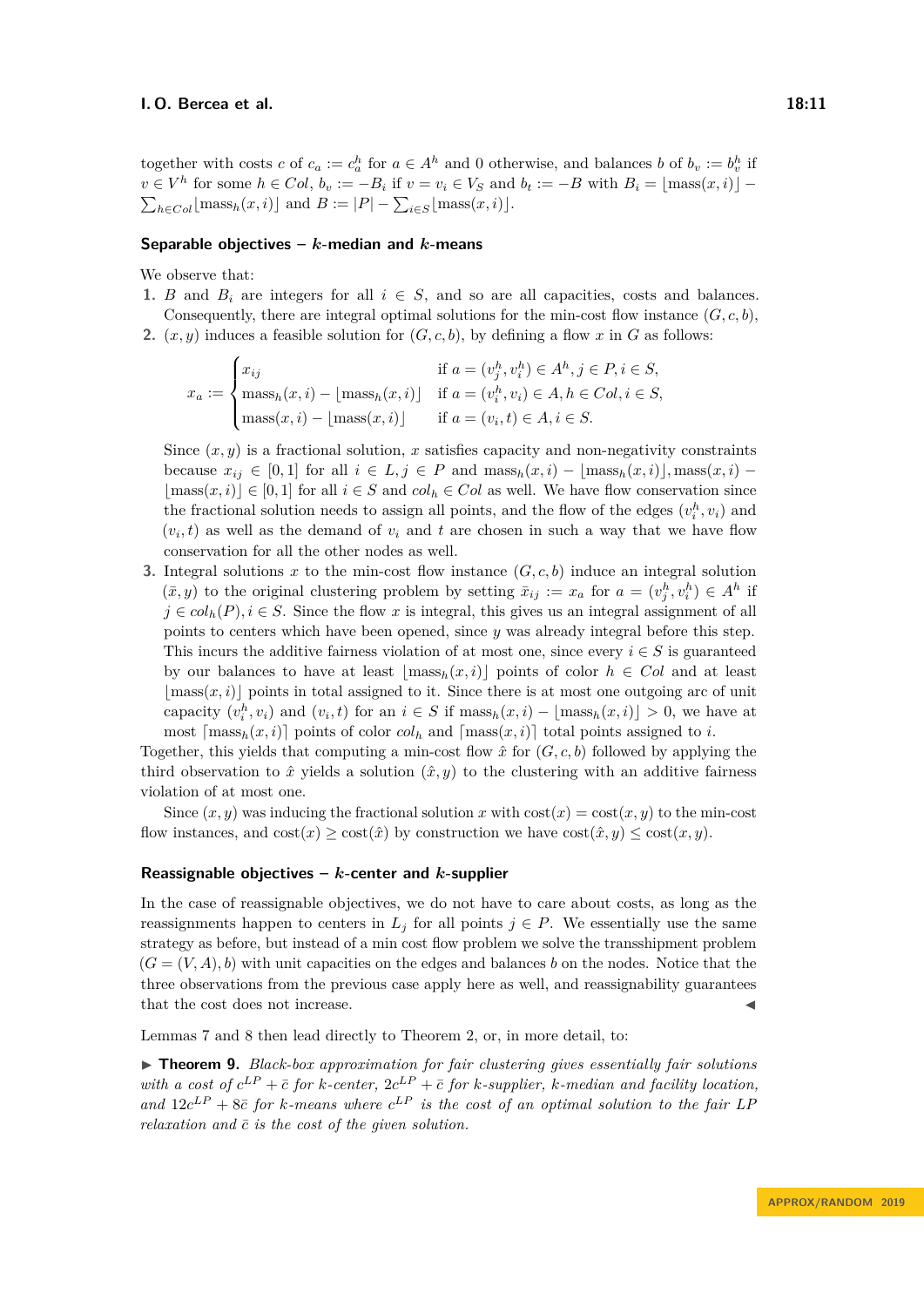#### **18:12 On the Cost of Essentially Fair Clusterings**

We know that  $c^{LP}$  is not more expensive than an optimal solution to the fair clustering problem. If we use an *α*-approximation to obtain the unfair clustering solution, we have that  $\bar{c}$  is at most  $\alpha$  times the cost of an optimal solution to the fair clustering problem. Currently, the best known approximation factors are 2 for *k*-center [\[22,](#page-16-3) [25\]](#page-16-4), 3 for *k*-supplier [\[25\]](#page-16-4), 1*.*488 for facility location [\[35\]](#page-17-4), 2*.*675 for *k*-median [\[14,](#page-15-3) [38\]](#page-17-5) and 6*.*357 for *k*-means [\[4\]](#page-15-4), which yields Corollary [3.](#page-2-0)

<span id="page-11-1"></span>

**Figure 1** Example for the graph *G* used in the rounding of the *x*-variables.  $B_i = \lfloor \text{mass}(x, i) \rfloor - \sum_{h \in Col} \lfloor \text{mass}_h(x, i) \rfloor \text{ and } B = |P| - \sum_{i \in S} \lfloor \text{mass}(x, i) \rfloor.$ 

# <span id="page-11-0"></span>**3 True approximations for fair** *k***-center and** *k***-supplier**

We now extend our weakly supervised rounding technique for *k*-center and *k*-supplier in the case of the exact fairness model. We replace the black-box algorithm with a specific approximation algorithm, and then achieve true approximations for the fair clustering problems by informed rounding of the LP solution.

#### <span id="page-11-2"></span>**3.1 5-Approximation Algorithm for** *k***-center**

In this section, we consider the fair *k*-center problem with exact preservation of ratios and without any additive fairness violation.

We give a 5-approximation for this variant. The algorithm begins by choosing a set of centers. In contrast to Section [2](#page-7-0) we do not use an arbitrary algorithm for the standard *k*-center problem but specifically look for nodes in the threshold graph  $G<sub>\tau</sub> = (P, E<sub>\tau</sub>)$  where  $E_{\tau} = \{(i, j) \mid i \neq j \in P, d(i, j) \leq \tau\}$  that form a maximal independent set *S* in  $G_{\tau}^2$ . Here  $G_{\tau}^t$ denotes the graph on *P* that connects all pairs of nodes which are connected by a path of length at most *t* in  $G_{\tau}$  and we denote the edge set of  $G_{\tau}^{t}$  by  $E_{\tau}^{t}$ . As we use the following procedure independent for each connected component of  $G<sub>\tau</sub>$ , we will in the description and the following proofs of the procedure assume that  $G<sub>\tau</sub>$  is a connected graph. The procedure uses the approach by Khuller and Sussmann [\[28\]](#page-16-10) (procedure AssignMonarchs) to find *S* which ensures the following property: There exists a tree *T* spanning all the nodes in *S* and two adjacent nodes in *T* are exactly distance 3 apart in  $G<sub>\tau</sub>$ . The procedure begins by choosing an arbitrary vertex  $r \in P$ , called *root*, into *S* and marking every node within distance 2 of *r* (including itself). Until all the nodes in *P* are marked, it chooses an unmarked node *u* that is adjacent to a marked node *v* and marks all nodes in the distance two neighborhood of *u*. Observe that *u* is exactly at distance 3 from a node  $u' \in S$  chosen earlier that caused *v* to get marked. Thus the run of the procedure implicitly defines the tree *T* over the nodes of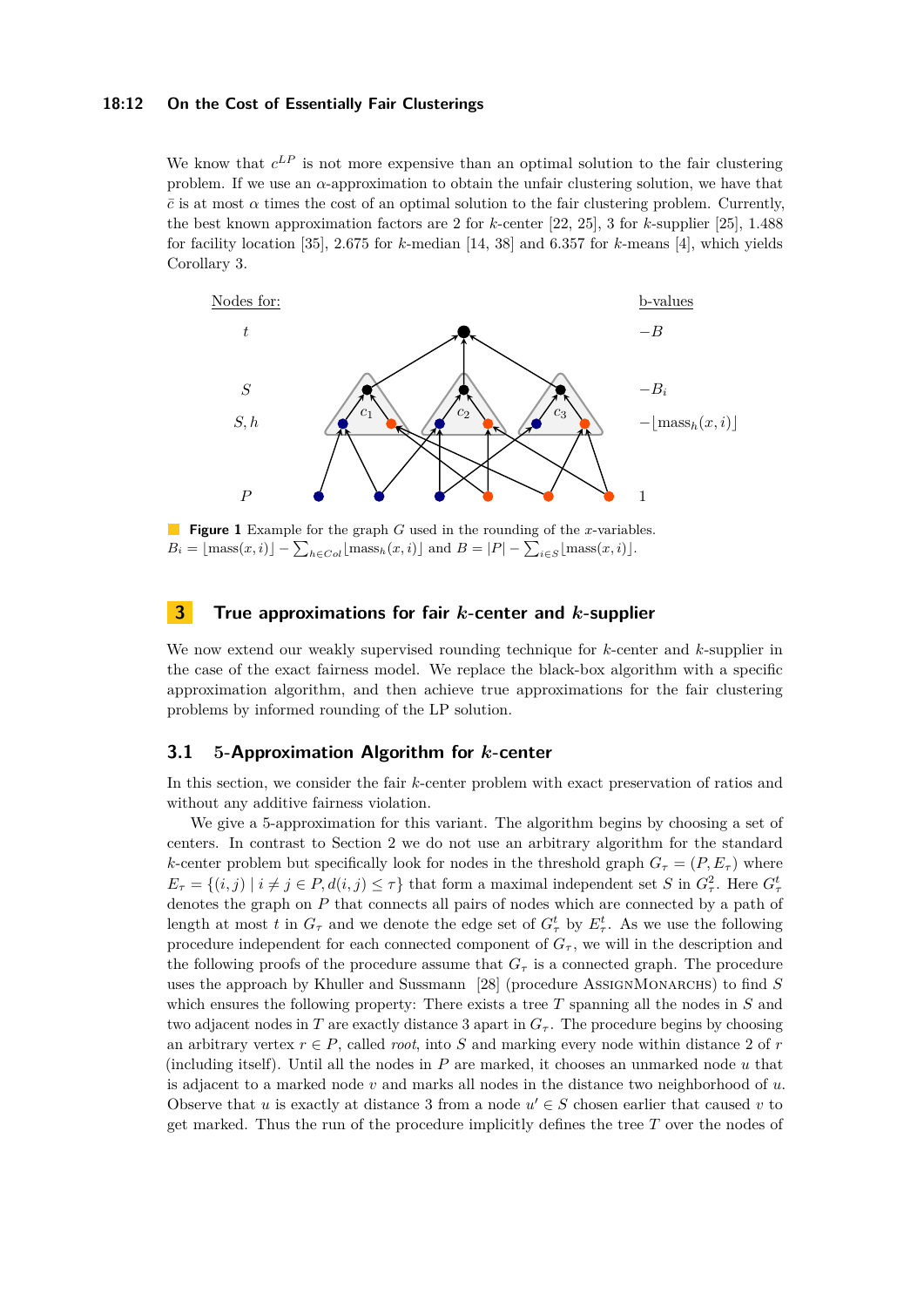*S*. In case  $G_{\tau}$  is not a connected graph this procedure is run on each connected component and the set *S* has the following property: There exists a forest *F* such that *F* reduced to a connected component of  $G<sub>\tau</sub>$  is a tree *T* spanning all the nodes of *S* inside of that connected component and two adjacent nodes in *T* are exactly distance 3 apart in  $G_{\tau}$ .

In the next phase, we make use of some structure that feasible solutions with exact preservation of the ratios must have.

<span id="page-12-0"></span>**▶ Observation 10.** Let  $m \in \mathbb{N}$  be the smallest integer such that for each color  $h \in Col$  we *have*  $r_h(P) = \frac{q_h}{m}$  *for some*  $q_h \in \mathbb{N}$ *. Then for each cluster*  $P(i)$  *in a fair clustering*  $C$  *of*  $P$  *with exact preservation of ratios, there exists a positive integer*  $i' \in \mathbb{N}_{\geq 1}$  *such that*  $P(i)$  *contains*  $\int$  *exactly*  $i' \cdot q_h$  *points with color*  $h$  *for each color*  $h \in Col$  *and*  $i' \cdot m$  *total points. Thus every cluster must have at least*  $q_h$  *points of color*  $h$  *for each color*  $h \in Col$ *.* 

We use Observation [10](#page-12-0) and the fixed set of centers *S* to obtain the following adjusted LP for the fractional fair *k*-center problem.

$$
\sum_{i \in S} x_{ij} = 1, \qquad \forall j \in P \qquad (13)
$$

$$
\sum_{j \in col_h(P)} x_{ij} = r_h(P) \sum_{j \in P} x_{ij} \qquad \forall i \in S \qquad (14)
$$

$$
\sum_{\substack{j \in col_h(P) \\ (i,j) \in E_\tau^2}} x_{ij} \ge q_h \qquad \forall i \in S, \forall h \in Col \qquad (15)
$$

<span id="page-12-3"></span><span id="page-12-2"></span><span id="page-12-1"></span>
$$
x_{ij} = 0 \qquad \qquad \forall i \in S, j \in P \text{ with } (i, j) \notin E_{\tau}^{3} \qquad (16)
$$

$$
0 \le x_{ij} \le 1 \qquad \qquad \forall i \in S, j \in P \qquad (17)
$$

Here inequality [\(15\)](#page-12-1) ensures that each cluster contains at least  $q_h$  points of color  $h$ . Let  $S_{opt}$  be the set of centers in the optimal solution and let  $\phi_{opt}: P \to S_{opt}$  be the optimal fair assignment. For the correct guess  $\tau$ , every center  $i \in S$  has a distinct center in  $S_{\text{out}}$ which is at most distance one away from *i* in  $G_{\tau}$ . Therefore, there exists  $q_h$  points of each color *h* within distance two of *i*. This ensures that inequality [\(15\)](#page-12-1) is satisfiable for the right guess  $\tau$ . And since, every center in  $S_{opt}$  is within distance two of some  $i \in S$ , there exists a fair assignment of points in *P* to centers in *S* within distance three. Thus the above LP is feasible for the right *τ* .

Now for the final phase, the algorithm rounds a fractional solution for the above assignment LP to an integral solution of cost at most  $5\tau$  in a procedure motivated by the LP rounding approach used by Cygan et al. in [\[19\]](#page-16-9) for the capacitated *k*-center problem. Let *β*(*i*) denote the children of node  $i \in S$  in the tree *T*. Starting from the leaf nodes we recursively define quantities  $\Gamma(i)$  and  $\delta(i)$ ,  $\forall i \in S$  as follows:

$$
\Gamma(i) = \left[ \frac{\sum_{j \in col_1(P)} x_{ij} + \sum_{i' \in \beta(i)} \delta(i')}{q_1} \right] q_1
$$

$$
\delta(i) = \sum_{j \in col_1(P)} x_{ij} + \sum_{i' \in \beta(i)} \delta(i') - \Gamma(i)
$$

For a leaf node *i* in the tree *T* we have  $\beta(i) = \emptyset$ , then  $\Gamma(i)$  denotes the amount of color 1 points assigned to *i* rounded down to the nearest multiple of  $q_1$ , while  $\delta(i)$  denotes the remaining amount. The idea is to reassign the remainder to the parent of *i*. Then for a non leaf  $i'$   $\Gamma(i')$  denotes the amount of color 1 points assigned to  $i'$  plus the remainder that all children of  $i'$  want to reassign to  $i'$  rounded down to the nearest multiple of  $q_1$ , while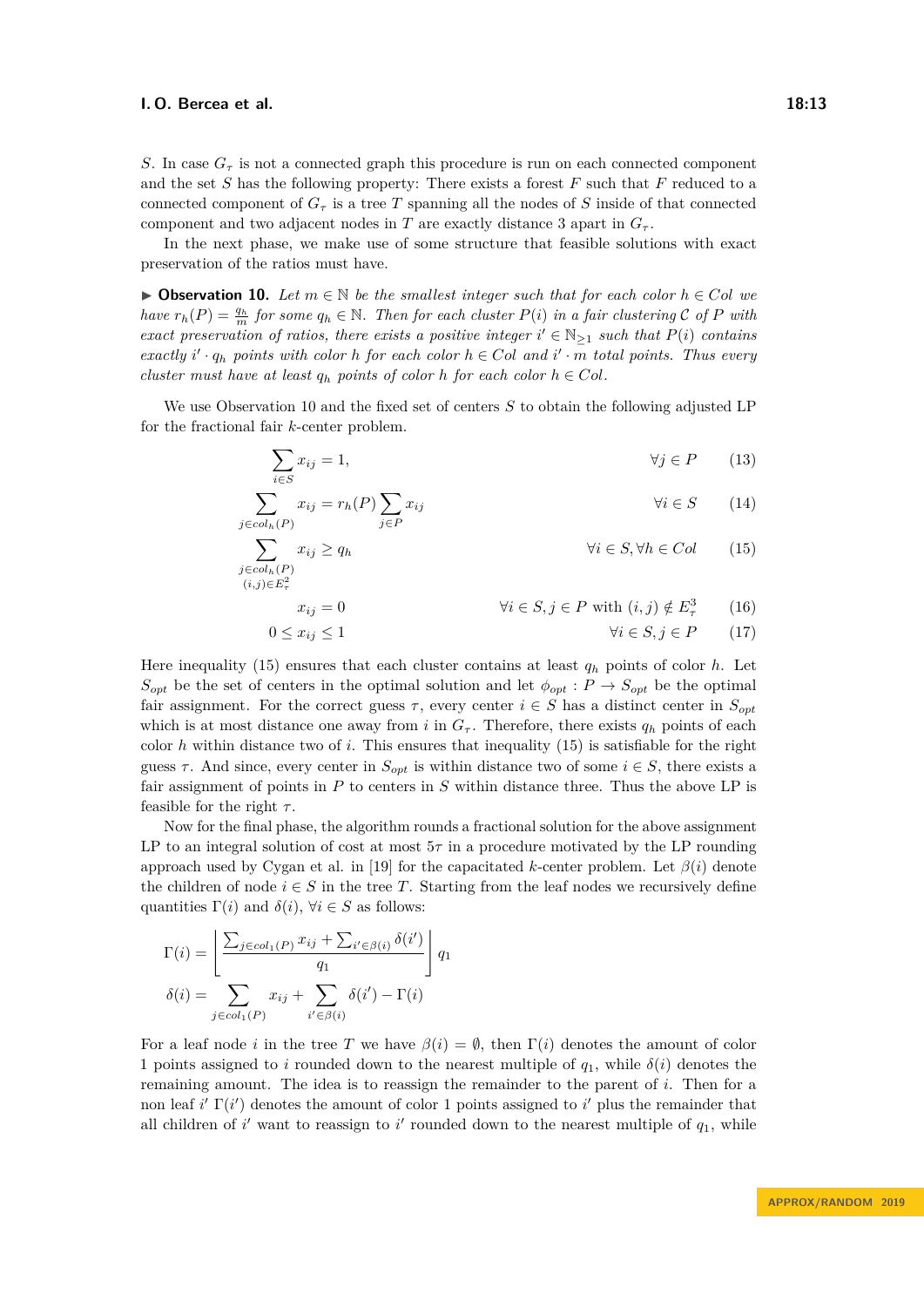#### **18:14 On the Cost of Essentially Fair Clusterings**

 $\delta(i')$  again denotes the remainder. Since by definition of  $q_1$  the total number of points in  $col<sub>1</sub>(P)$  must be an integer multiple of  $q<sub>1</sub>$ , Γ(*r*) also denotes the the amount of color 1 points assigned to *r* plus the remainder that all children of *r* want to reassign to *r* and  $\delta(r) = 0$ .

Also note that  $\Gamma(i)$  is always a positive integer multiple of  $q_1$  for any *i*, and  $\delta(i)$  is always non-negative and less than *q*1.

One can think of the  $x_{ij}$  variables as encoding flow from a vertex *j* to a node  $i \in S$ . We call it a color  $h$  flow if  $j$  has color  $h$ . We will re-route these flows (maintaining the ratio constraints) such that  $\forall i \in S, j \in col_1(P)$   $x_{ij}$  is equal to  $\Gamma(i)$  which is an integral multiple of *q*1.

<span id="page-13-0"></span>I **Lemma 11.** *There exists an integral assignment of all vertices with color* 1 *to centers in S* in  $G^5_\tau$  that assigns  $\Gamma(i)$  vertices with color 1 to each center  $i \in S$ .

**Proof.** Construct the following flow network: Take sets  $col_1(P)$  and *S* to form a bipartite graph with an edge of capacity one between a vertex  $j \in col_1(P)$  and a center  $i \in S$  if and only if  $(i, j) \in E^5_\tau$ . Connect a source *s* with unit capacity edges to all vertices in  $col_1(P)$ and each center  $i \in S$  with capacity  $\Gamma(i)$  to a sink t. We now show a feasible fractional flow of value  $|col_1(P)|$  in this network. For each leaf node *i* in *T* which is not the root, assign Γ(*i*) amount of color 1 flow from the total incoming color 1 flow  $\sum_{j \in col_1(P)} x_{ij}$  from vertices that are at most distance three away from *i* in  $G<sub>\tau</sub>$  and propagate the remaining  $\delta(i)$  amount of color 1 flow, coming from distance two vertices, upwards to be assigned to the parent of node *i*. This is always possible because by definition  $\delta(i) < q_1$  and constraint [\(15\)](#page-12-1) ensures that every center has at least *q*<sup>1</sup> amount of color 1 flow coming from distance two vertices. For every non-leaf node *i*, assign Γ(*i*) amount of incoming color 1 flow from distance five vertices (including the color 1 flows propagated upwards by its children) and propagate  $\delta(i)$ amount of color 1 flow from distance two vertices (possible due to constraint [\(15\)](#page-12-1)). Thus every center has  $\Gamma(i)$  amount of color 1 flow passing through it and it is easy to verify that the value of the total flow in the network is  $|col_1(P)|$ . Since the network only has integral capacities, there exists an integral max-flow of value  $|col_1(P)|$ .

<span id="page-13-1"></span>I **Lemma 12.** *For any reassignment of a color* 1 *flow, there exists a reassignment of color h*-flow between the same centers for all  $h \in Col \setminus \{1\}$ , such that the resulting fractional *assignment of the vertices satisfies the fairness constraints at each center.*

**Proof.** Say  $f_1$  amount of color 1 flow is reassigned from center  $i_1$  to another center  $i_2$ . Reassign  $f_h = r_h \cdot f_1/r_1$  amount of color *h* flow from  $i_1$  to  $i_2$  for each color  $h \in Col \setminus \{1\}$ . This is possible as constraint [\(14\)](#page-12-2) implies that the amount of color *h* points assigned to *i*<sup>1</sup> must be equal to  $\frac{r_h}{r_1}$  times the amount of color 1 points assigned to  $i_1$  and  $f_1$  must be less than the amount of color 1 points assigned to  $i_1$ . It is easy to verify that the ratios at  $i_1$ and *i*<sup>2</sup> remain unchanged as by construction the ratio of the reassigned flows is equal to the original ratio. J

From Lemmas [11](#page-13-0) and [12](#page-13-1) we can say that there is a fair fractional assignment within distance 5*τ* such that all the color 1 assignments are integral and every center *i* has Γ(*i*) color 1 vertices assigned to it. Since this assignment is fair the total incoming color *h* flow at each center must be  $\Gamma(i) \frac{q_h}{q_1}$  which are integers for every center  $i \in S$  and every color  $h \in Col$ .

<span id="page-13-2"></span>**Example 13.** *There exists an integral fair assignment in*  $G^5_\tau$ .

**Proof.** Construct a flow network for color *h* vertices similar to the one in lemma [11:](#page-13-0) Take sets  $\text{col}_{h}(P)$  and *S* to form a bipartite graph with an edge of capacity one between a vertex  $j \in col_h(P)$  and a center  $i \in S$  if and only if  $(i, j) \in E_\tau^5$ . Connect a source *s* with unit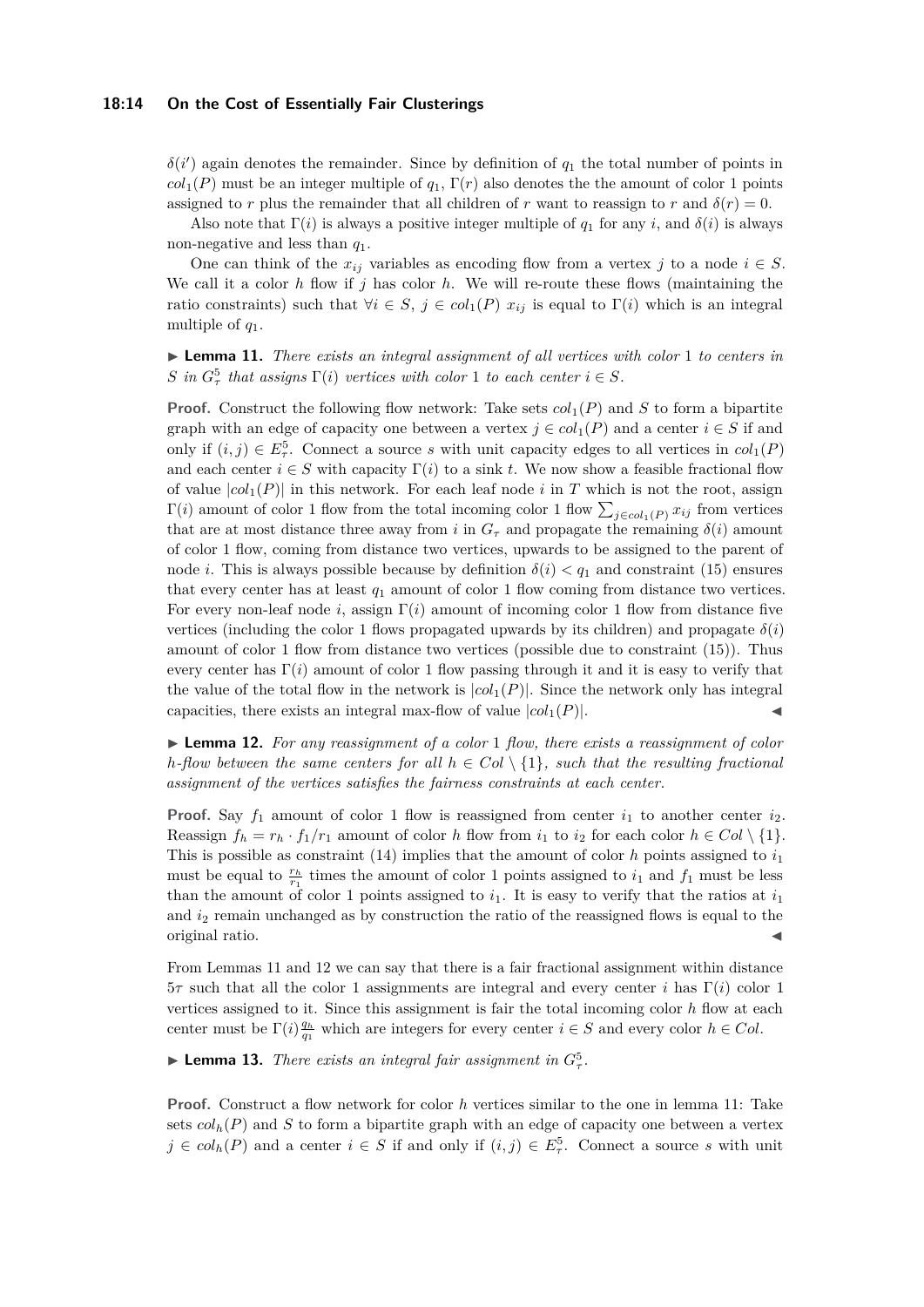capacity edges to all vertices in  $col_h(P)$  and each center  $i \in S$  with capacity  $\Gamma(i) \frac{r_h}{r_1}$  to a sink *t*. The above fractional assignment in  $G^5_\tau$  gives a flow for the above network. Since the network only consists of integral demands and capacities, there is an integral max-flow which gives the assignment for the color  $h$  vertices.

▶ **Theorem 14.** *There exists a* 5*-approximation for the fair k-center problem with exact preservation of ratios.*

**Proof.** Follows from Lemmas [11,](#page-13-0) [12](#page-13-1) and [13](#page-13-2)

## **3.2 7-approximation for** *k***-suppliers**

We adapt the algorithm in Section [3.1](#page-11-2) to work for the *k*-suppliers model to give a 7 approximation for the variant with exact preservation of ratios. In the *k*-suppliers model, we are not allowed to open centers anywhere in *P*. Instead, we are provided a set *L* of potential locations to open centers. The procedure closely resembles the *k*-center algorithm: construct a bipartite threshold graph  $G_{\tau} = (P \cup L, E_{\tau})$  where  $E_{\tau} = \{(i, j) | i \in L, j \in P, d(i, j) \leq \tau\}.$ Choose a *root* vertex  $r \in P$  into *S* and mark all vertices in *P* that are within distance two. Until all vertices in *P* are marked, choose an unmarked vertex  $u \in P$  that is distance two away from a marked vertex and mark all vertices in the distance two neighborhood of *u*. Note that, since  $G_{\tau}$  is bipartite, no two vertices in *P* are adjacent. The vertex *u* is exactly at distance four from a vertex  $u' \in S$  chosen earlier. This process of selecting vertices in *S* defines a tree *T* over them with the property that adjacent vertices in *T* are exactly at distance four of each other in  $G_{\tau}$ . Since we apply the procedure separately for each of the connected components of the threshold graph, we may safely assume that  $G<sub>\tau</sub>$  is connected.

Let us now temporarily open one center at each vertex in *S* and make the following observations for the *k*-suppliers case:

- **1.** Observation [10](#page-12-0) still holds.
- **2.** The corresponding LP is the same as the *k*-center LP, except it has  $E_7^4$  in place of  $E_7^3$  in constraint [\(16\)](#page-12-3). This ensures the feasibility of the LP since every location in *L* is at most distance three away from some vertex in *S*. (Note that in case  $G<sub>\tau</sub>$  is not connected, it can happen that some locations in *L* are not connected to any point and therefore more than distance three away from some vertex in *S*, but since they are not connected to any point we can safely ignore them, as they cannot be part of the optimal solution.)
- **3.** Lemma [11](#page-13-0) with  $G_{\tau}^6$  instead of  $G_{\tau}^5$  holds. The extra distance of one is introduced because the distance between a child vertex and its parent vertex in *T* is four instead of three.
- **4.** Lemma [12](#page-13-1) holds as it is and Lemma [13](#page-13-2) holds when  $G^5_\tau$  is replaced with  $G^6_\tau$ .

Thus we have a distance six fair assignment to centers in *S*. However, this is not a valid solution for *k*-suppliers as  $S \subseteq P$  and we are allowed to open centers only in *L*. So, we move each of these temporary centers to a neighboring location in *L* to obtain a distance seven assignment.

#### **References**

- <span id="page-14-1"></span>**1** Karen Aardal, Pieter L. van den Berg, Dion Gijswijt, and Shanfei Li. Approximation algorithms for hard capacitated *k*-facility location problems. *European Journal of Operational Research*, 242:358–368, 2015. [doi:10.1016/j.ejor.2014.10.011](https://doi.org/10.1016/j.ejor.2014.10.011).
- <span id="page-14-0"></span>**2** Ankit Aggarwal, Anand Louis, Manisha Bansal, Naveen Garg, Neelima Gupta, Shubham Gupta, and Surabhi Jain. A 3-approximation algorithm for the facility location problem with uniform capacities. *Mathematical Programming*, 141:527–547, 2013. [doi:10.1007/s10107-012-0565-4](https://doi.org/10.1007/s10107-012-0565-4).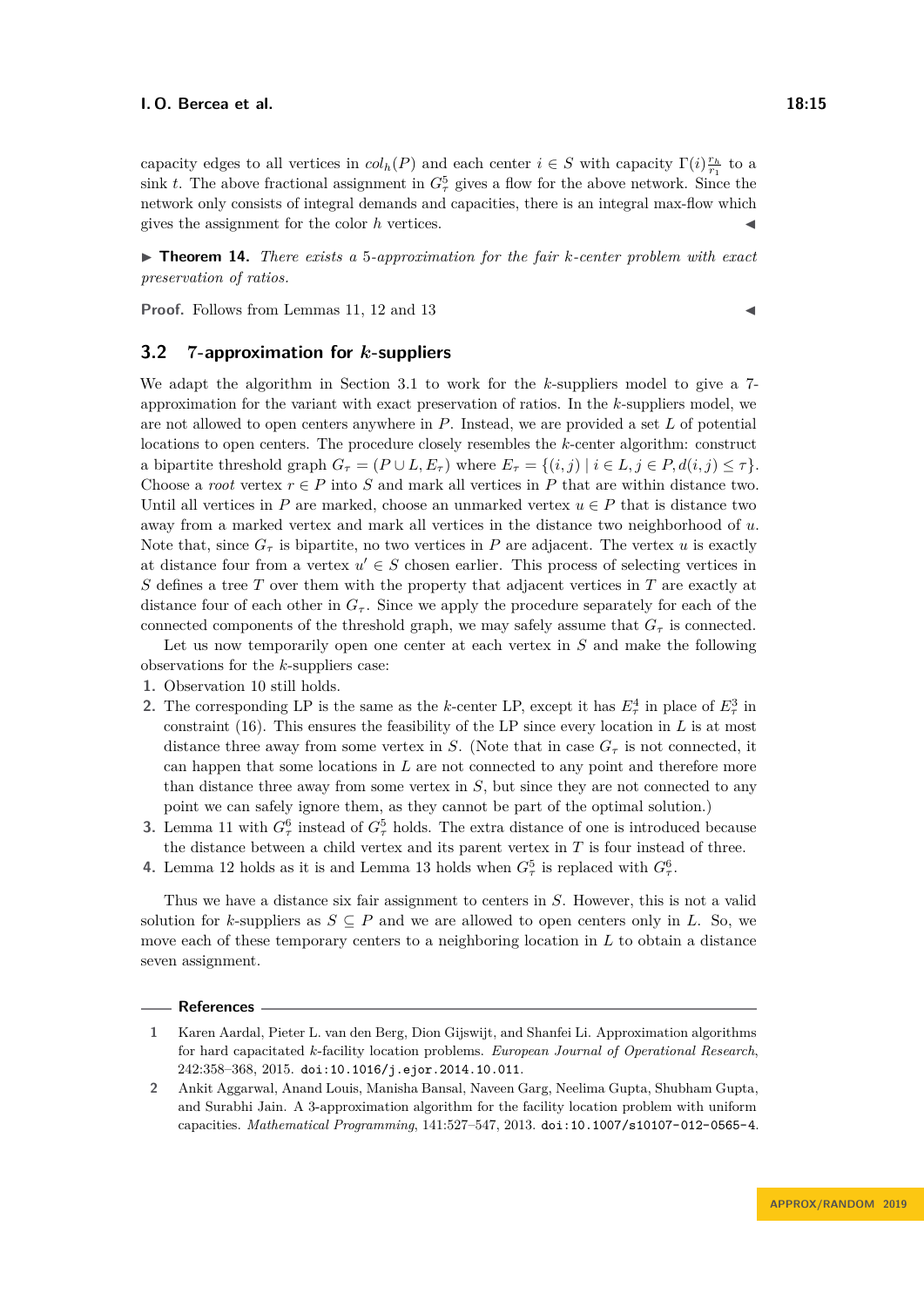## **18:16 On the Cost of Essentially Fair Clusterings**

- <span id="page-15-7"></span>**3** Gagan Aggarwal, Rina Panigrahy, Tomás Feder, Dilys Thomas, Krishnaram Kenthapadi, Samir Khuller, and An Zhu. Achieving anonymity via clustering. *ACM Transactions on Algorithms*, 6:49:1–49:19, 2010. [doi:10.1145/1798596.1798602](https://doi.org/10.1145/1798596.1798602).
- <span id="page-15-4"></span>**4** Sara Ahmadian, Ashkan Norouzi-Fard, Ola Svensson, and Justin Ward. Better Guarantees for *k*-Means and Euclidean *k*-Median by Primal-Dual Algorithms. In Chris Umans, editor, *Proceedings of the 58th IEEE Symposium on Foundations of Computer Science (FOCS 2017)*, pages 61–72. IEEE Computer Society, 2017. [doi:10.1109/FOCS.2017.15](https://doi.org/10.1109/FOCS.2017.15).
- <span id="page-15-12"></span>**5** Sara Ahmadian and Chaitanya Swamy. Improved Approximation Guarantees for Lower-Bounded Facility Location. In Thomas Erlebach and Giuseppe Persiano, editors, *10th International Workshop on Approximation and Online Algorithms (WAOA 2012)*, volume 7846 of *Lecture Notes in Computer Science (LNCS)*, pages 257–271. Springer Berlin Heidelberg, 2012. [doi:10.1007/978-3-642-38016-7\\_21](https://doi.org/10.1007/978-3-642-38016-7_21).
- <span id="page-15-8"></span>**6** Sara Ahmadian and Chaitanya Swamy. Approximation Algorithms for Clustering Problems with Lower Bounds and Outliers. In Ioannis Chatzigiannakis, Michael Mitzenmacher, Yuval Rabani, and Davide Sangiorgi, editors, *43rd International Colloquium on Automata, Languages, and Programming (ICALP 2016)*, volume 55 of *Leibniz International Proceedings in Informatics (LIPIcs)*, pages 69:1–69:15. Schloss Dagstuhl–Leibniz-Zentrum fuer Informatik, 2016. [doi:](https://doi.org/10.4230/LIPIcs.ICALP.2016.69) [10.4230/LIPIcs.ICALP.2016.69](https://doi.org/10.4230/LIPIcs.ICALP.2016.69).
- <span id="page-15-10"></span>**7** Hyung-Chan An, Mohit Singh, and Ola Svensson. LP-based algorithms for capacitated facility location. *SIAM Journal on Computing*, 46:272–306, 2017. [doi:10.1137/151002320](https://doi.org/10.1137/151002320).
- <span id="page-15-5"></span>**8** Pranjal Awasthi, Moses Charikar, Ravishankar Krishnaswamy, and Ali Kemal Sinop. The Hardness of Approximation of Euclidean *k*-Means. In Lars Arge and János Pach, editors, *31st International Symposium on Computational Geometry (SoCG 2015)*, volume 34 of *Leibniz International Proceedings in Informatics (LIPIcs)*, pages 754–767. Schloss Dagstuhl–Leibniz-Zentrum fuer Informatik, 2015. [doi:10.4230/LIPIcs.SOCG.2015.754](https://doi.org/10.4230/LIPIcs.SOCG.2015.754).
- <span id="page-15-14"></span>**9** Arturs Backurs, Piotr Indyk, Krzysztof Onak, Baruch Schieber, Ali Vakilian, and Tal Wagner. Scalable Fair Clustering. *CoRR*, abs/1902.03519, 2019. [arXiv:1902.03519](http://arxiv.org/abs/1902.03519).
- <span id="page-15-11"></span>**10** Manisha Bansal, Naveen Garg, and Neelima Gupta. A 5-Approximation for Capacitated Facility Location. In Leah Epstein and Paolo Ferragina, editors, *Algorithms – ESA 2012*, volume 7501 of *Lecture Notes in Computer Science (LNCS)*, pages 133–144. Springer Berlin Heidelberg, 2012. [doi:10.1007/978-3-642-33090-2\\_13](https://doi.org/10.1007/978-3-642-33090-2_13).
- <span id="page-15-6"></span>**11** Judit Bar-Ilan, Guy Kortsarz, and David Peleg. How to Allocate Network Centers. *Journal of Algorithms*, 15:385–415, 1993. [doi:10.1006/jagm.1993.1047](https://doi.org/10.1006/jagm.1993.1047).
- <span id="page-15-2"></span>**12** Suman K. Bera, Deeparnab Chakrabarty, and Maryam Negahbani. Fair Algorithms for Clustering. *CoRR*, abs/1901.02393, 2019. [arXiv:1901.02393](http://arxiv.org/abs/1901.02393).
- <span id="page-15-0"></span>**13** Ioana O. Bercea, Martin Groß, Samir Khuller, Aounon Kumar, Clemens Rösner, Daniel R. Schmidt, and Melanie Schmidt. On the cost of essentially fair clusterings. *CoRR*, abs/1811.10319, 2018. [arXiv:1811.10319](http://arxiv.org/abs/1811.10319).
- <span id="page-15-3"></span>**14** Jarosław Byrka, Thomas Pensyl, Bartosz Rybicki, Aravind Srinivasan, and Khoa Trinh. An Improved Approximation for *k*-Median and Positive Correlation in Budgeted Optimization. *ACM Transactions on Algorithms*, 13:23:1–23:31, 2017. [doi:10.1145/2981561](https://doi.org/10.1145/2981561).
- <span id="page-15-1"></span>**15** Deeparnab Chakrabarty and Chaitanya Swamy. Facility location with client latencies: LPbased techniques for minimum-latency problems. *Math. Oper. Res.*, 41(3):865–883, 2016. [doi:10.1287/moor.2015.0758](https://doi.org/10.1287/moor.2015.0758).
- <span id="page-15-9"></span>**16** Moses Charikar, Samir Khuller, David M. Mount, and Giri Narasimhan. Algorithms for facility location problems with outliers. In S. Rao Kosaraju, editor, *Proceedings of the Twelfth Annual Symposium on Discrete Algorithms (SODA 2001)*, pages 642–651, 2001. URL: <http://dl.acm.org/citation.cfm?id=365411.365555>.
- <span id="page-15-13"></span>**17** Ke Chen. A constant factor approximation algorithm for *k*-median clustering with outliers. In Shang-Hua Teng, editor, *Proceedings of the Nineteenth Annual ACM-SIAM Symposium on Discrete Algorithms (SODA 2008)*, pages 826–835. SIAM, 2008. URL: [http://dl.acm.org/](http://dl.acm.org/citation.cfm?id=1347082.1347173) [citation.cfm?id=1347082.1347173](http://dl.acm.org/citation.cfm?id=1347082.1347173).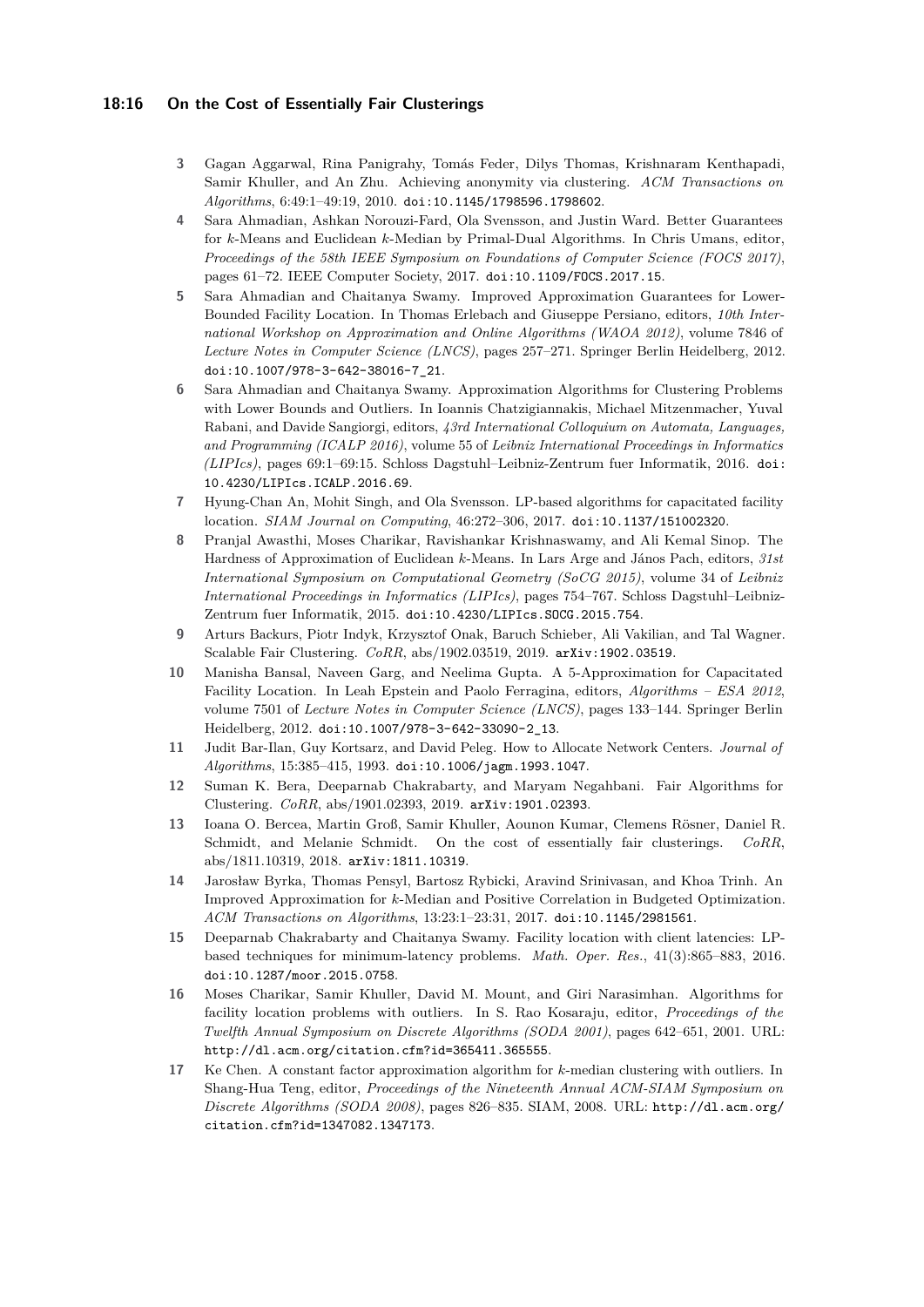- <span id="page-16-0"></span>**18** Flavio Chierichetti, Ravi Kumar, Silvio Lattanzi, and Sergei Vassilvitskii. Fair Clustering Through Fairlets. In Isabelle Guyon, Ulrike von Luxburg, Samy Bengio, Hanna M. Wallach, Rob Fergus, S. V. N. Vishwanathan, and Roman Garnett, editors, *Advances in Neural Information Processing Systems 30: Annual Conference on Neural Information Processing Systems 2017 (NIPS 2017)*, pages 5036–5044, 2017. URL: [http://papers.nips.cc/paper/](http://papers.nips.cc/paper/7088-fair-clustering-through-fairlets) [7088-fair-clustering-through-fairlets](http://papers.nips.cc/paper/7088-fair-clustering-through-fairlets).
- <span id="page-16-9"></span>**19** Marek Cygan, MohammadTaghi Hajiaghayi, and Samir Khuller. LP rounding for *k*-centers with non-uniform hard capacities. In Venkatesan Guruswami, editor, *53rd Annual IEEE Symposium on Foundations of Computer Science (FOCS 2012)*, pages 273–282. IEEE Computer Society, 2012. [doi:10.1109/FOCS.2012.63](https://doi.org/10.1109/FOCS.2012.63).
- <span id="page-16-11"></span>**20** Marek Cygan and Tomasz Kociumaka. Constant Factor Approximation for Capacitated *k*-Center with Outliers. In Ernst W. Mayr and Natacha Portier, editors, *31st International Symposium on Theoretical Aspects of Computer Science (STACS 2014)*, Leibniz International Proceedings in Informatics (LIPIcs), pages 251–262. Schloss Dagstuhl–Leibniz-Zentrum fuer Informatik, 2014. [doi:10.4230/LIPIcs.STACS.2014.251](https://doi.org/10.4230/LIPIcs.STACS.2014.251).
- <span id="page-16-2"></span>**21** Cynthia Dwork, Moritz Hardt, Toniann Pitassi, Omer Reingold, and Richard S. Zemel. Fairness through awareness. In Shafi Goldwasser, editor, *Innovations in Theoretical Computer Science 2012 (ITCS 2012)*, pages 214–226. ACM, 2012. [doi:10.1145/2090236.2090255](https://doi.org/10.1145/2090236.2090255).
- <span id="page-16-3"></span>**22** Teofilo F. Gonzalez. Clustering to Minimize the Maximum Intercluster Distance. *Theoretical Computer Science*, 38:293–306, 1985. [doi:10.1016/0304-3975\(85\)90224-5](https://doi.org/10.1016/0304-3975(85)90224-5).
- <span id="page-16-6"></span>**23** Sudipto Guha and Samir Khuller. Greedy Strikes Back: Improved Facility Location Algorithms. *Journal of Algorithms*, 31:228–248, 1999. [doi:10.1006/jagm.1998.0993](https://doi.org/10.1006/jagm.1998.0993).
- <span id="page-16-1"></span>**24** Moritz Hardt, Eric Price, and Nati Srebro. Equality of Opportunity in Supervised Learning. In *Advances in Neural Information Processing Systems 29 (NIPS 2016)*, pages 3315–3323, 2016.
- <span id="page-16-4"></span>**25** Dorit S. Hochbaum and David B. Shmoys. A unified approach to approximation algorithms for bottleneck problems. *Journal of the ACM*, 33(3):533–550, 1986. [doi:10.1145/5925.5933](https://doi.org/10.1145/5925.5933).
- <span id="page-16-5"></span>**26** Wen-Lian Hsu and George L. Nemhauser. Easy and hard bottleneck location problems. *Discrete Applied Mathematics*, 1:209–215, 1979. [doi:10.1016/0166-218X\(79\)90044-1](https://doi.org/10.1016/0166-218X(79)90044-1).
- <span id="page-16-7"></span>**27** Kamal Jain, Mohammad Mahdian, and Amin Saberi. A new greedy approach for facility location problems. In John H. Reif, editor, *Proceedings on 34th Annual ACM Symposium on Theory of Computing (STOC 2002)*, pages 731–740. ACM, 2002. [doi:10.1145/509907.510012](https://doi.org/10.1145/509907.510012).
- <span id="page-16-10"></span>**28** Samir Khuller and Yoram J. Sussmann. The Capacitated *K*-Center Problem. *SIAM Journal on Discrete Mathematics*, 13:403–418, 2000. [doi:10.1137/S0895480197329776](https://doi.org/10.1137/S0895480197329776).
- <span id="page-16-15"></span>**29** Matthäus Kleindessner, Pranjal Awasthi, and Jamie Morgenstern. Fair k-Center Clustering for Data Summarization. *CoRR*, abs/1901.08628, 2019. [arXiv:1901.08628](http://arxiv.org/abs/1901.08628).
- <span id="page-16-14"></span>**30** Matthäus Kleindessner, Samira Samadi, Pranjal Awasthi, and Jamie Morgenstern. Guarantees for Spectral Clustering with Fairness Constraints. *CoRR*, abs/1901.08668, 2019. [arXiv:](http://arxiv.org/abs/1901.08668) [1901.08668](http://arxiv.org/abs/1901.08668).
- <span id="page-16-12"></span>**31** Ravishankar Krishnaswamy, Shi Li, and Sai Sandeep. Constant approximation for k-median and k-means with outliers via iterative rounding. In Ilias Diakonikolas, David Kempe, and Monika Henzinger, editors, *Proceedings of the 50th Annual ACM SIGACT Symposium on Theory of Computing (STOC 2018)*, pages 646–659. ACM, 2018. [doi:10.1145/3188745.3188882](https://doi.org/10.1145/3188745.3188882).
- <span id="page-16-8"></span>**32** Euiwoong Lee, Melanie Schmidt, and John Wright. Improved and simplified inapproximability for *k*-means. *Information Processing Letters*, 120:40–43, 2017. [doi:10.1016/j.ipl.2016.11.](https://doi.org/10.1016/j.ipl.2016.11.009) [009](https://doi.org/10.1016/j.ipl.2016.11.009).
- <span id="page-16-13"></span>**33** Jian Li, Ke Yi, and Qin Zhang. Clustering with Diversity. In Samson Abramsky, Cyril Gavoille, Claude Kirchner, Friedhelm Meyer auf der Heide, and Paul G. Spirakis, editors, *Automata, Languages and Programming (ICALP 2010)*, volume 6198 of *Lecture Notes in Computer Science (LNCS)*, pages 188–200. Springer Berlin Heidelberg, 2010. [doi:10.1007/](https://doi.org/10.1007/978-3-642-14165-2_17) [978-3-642-14165-2\\_17](https://doi.org/10.1007/978-3-642-14165-2_17).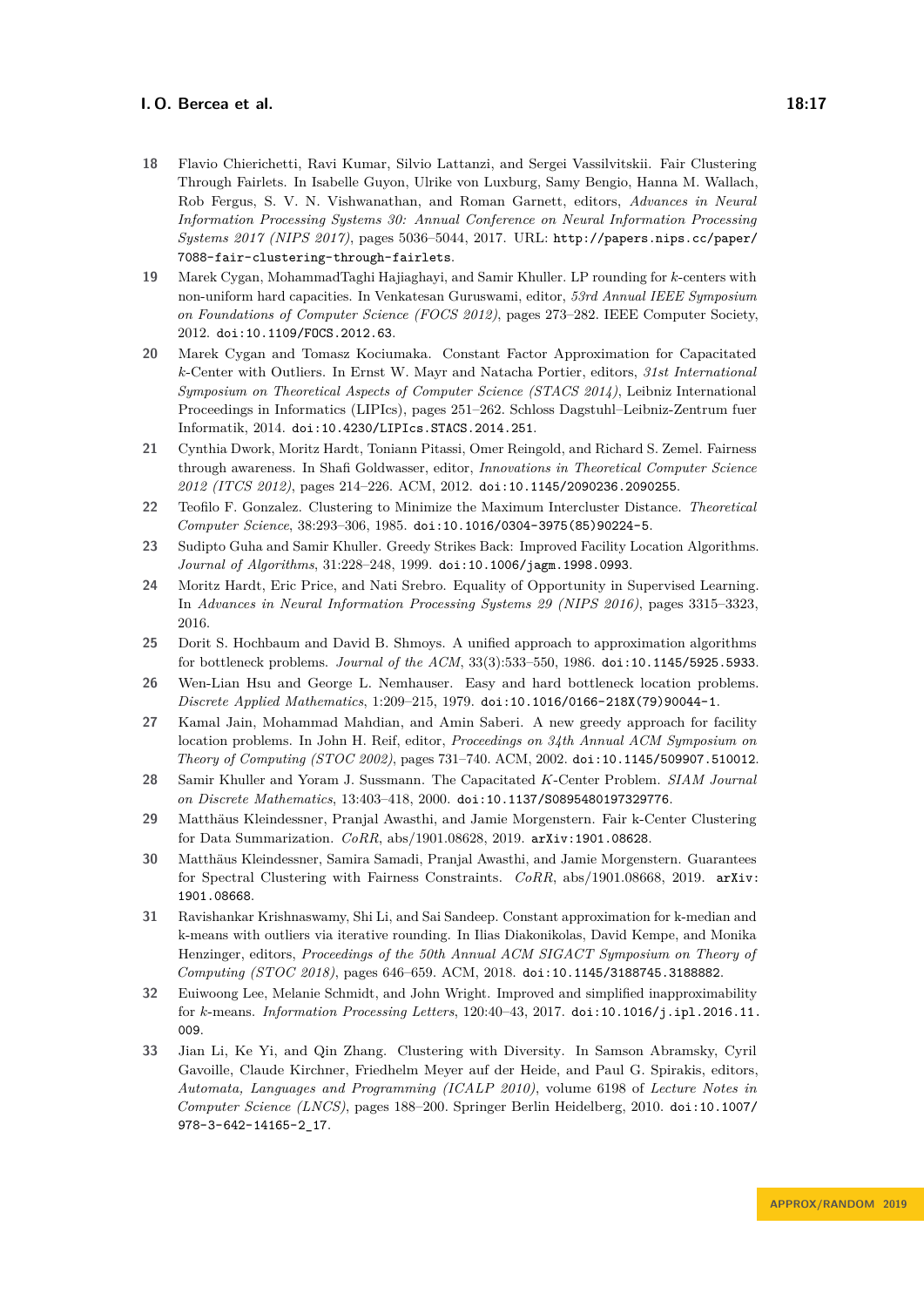#### **18:18 On the Cost of Essentially Fair Clusterings**

- <span id="page-17-7"></span>**34** Shanfei Li. An Improved Approximation Algorithm for the Hard Uniform Capacitated *k*median Problem. In Klaus Jansen, José D. P. Rolim, Nikhil R. Devanur, and Cristopher Moore, editors, *Approximation, Randomization, and Combinatorial Optimization. Algorithms and Techniques (APPROX/RANDOM 2014)*, volume 28 of *Leibniz International Proceedings in Informatics (LIPIcs)*, pages 325–338. Schloss Dagstuhl–Leibniz-Zentrum fuer Informatik, 2014. [doi:10.4230/LIPIcs.APPROX-RANDOM.2014.325](https://doi.org/10.4230/LIPIcs.APPROX-RANDOM.2014.325).
- <span id="page-17-4"></span>**35** Shi Li. A 1.488 approximation algorithm for the uncapacitated facility location problem. *Information and Computation*, 222:45–58, 2013. [doi:10.1016/j.ic.2012.01.007](https://doi.org/10.1016/j.ic.2012.01.007).
- <span id="page-17-8"></span>**36** Shi Li. Approximating capacitated *k*-median with  $(1 + \epsilon)k$  open facilities. In Robert Krauthgamer, editor, *Proceedings of the Twenty-Seventh Annual ACM-SIAM Symposium on Discrete Algorithms (SODA 2016)*, pages 786–796. SIAM, 2016. [doi:10.1137/1.9781611974331.ch56](https://doi.org/10.1137/1.9781611974331.ch56).
- <span id="page-17-9"></span>**37** Shi Li. On Uniform Capacitated *k*-Median Beyond the Natural LP Relaxation. *ACM Transactions on Algorithms*, 13:22:1–22:18, 2017. [doi:10.1145/2983633](https://doi.org/10.1145/2983633).
- <span id="page-17-5"></span>**38** Shi Li and Ola Svensson. Approximating *k*-Median via Pseudo-Approximation. *SIAM Journal on Computing*, 45:530–547, 2016. [doi:10.1137/130938645](https://doi.org/10.1137/130938645).
- <span id="page-17-1"></span>**39** Andrea Romei and Salvatore Ruggieri. A multidisciplinary survey on discrimination analysis. *The Knowledge Engineering Review*, 29:582–638, 2014. [doi:10.1017/S0269888913000039](https://doi.org/10.1017/S0269888913000039).
- <span id="page-17-0"></span>**40** Clemens Rösner and Melanie Schmidt. Privacy Preserving Clustering with Constraints. In Ioannis Chatzigiannakis, Christos Kaklamanis, Dániel Marx, and Donald Sannella, editors, *45th International Colloquium on Automata, Languages, and Programming (ICALP 2018)*, volume 107 of *Leibniz International Proceedings in Informatics (LIPIcs)*, pages 96:1–96:14. Schloss Dagstuhl–Leibniz-Zentrum fuer Informatik, 2018. [doi:10.4230/LIPIcs.ICALP.2018.96](https://doi.org/10.4230/LIPIcs.ICALP.2018.96).
- <span id="page-17-10"></span>**41** Melanie Schmidt, Chris Schwiegelshohn, and Christian Sohler. Fair Coresets and Streaming Algorithms for Fair k-Means Clustering. *CoRR*, abs/1812.10854, 2018. [arXiv:1812.10854](http://arxiv.org/abs/1812.10854).
- <span id="page-17-6"></span>**42** Zoya Svitkina. Lower-bounded facility location. *ACM Transaction on Algorithms*, 6:69:1–69:16, 2010. [doi:10.1145/1824777.1824789](https://doi.org/10.1145/1824777.1824789).
- <span id="page-17-2"></span>**43** Indrė Žliobaitė, Faisal Kamiran, and Toon Calders. Handling Conditional Discrimination. In *Proceedings of the 2011 IEEE 11th International Conference on Data Mining*, ICDM '11, pages 992–1001. IEEE Computer Society, 2011. [doi:10.1109/ICDM.2011.72](https://doi.org/10.1109/ICDM.2011.72).
- <span id="page-17-3"></span>**44** Rich Zemel, Yu Wu, Kevin Swersky, Toni Pitassi, and Cynthia Dwork. Learning Fair Representations. In Sanjoy Dasgupta and David McAllester, editors, *Proceedings of the 30th International Conference on Machine Learning (ICML 2013)*, volume 28 of *Proceedings of Machine Learning Research*, pages 325–333. PMLR, 2013. URL: [http://proceedings.mlr.](http://proceedings.mlr.press/v28/zemel13.html) [press/v28/zemel13.html](http://proceedings.mlr.press/v28/zemel13.html).

# <span id="page-17-11"></span>**A NP-hardness of the fair assignment problem for** *k***-center**

In this section, we reduce the Exact Cover by 3-sets to the fair assignment problem for  $k$ -center. The input to the Exact Cover by 3-sets problem is a ground set  $U$  of elements and a family  $\mathcal F$  of subsets such that each set has exactly three elements from  $\mathcal U$ . The objective is to find a set cover such that each element is included in exactly one set. For example, let  $\mathcal{U} = \{a, b, c, d, e, f\}, \mathcal{F} = \{A = \{a, b, c\}, B = \{b, c, d\}, C = \{d, e, f\}\}\$ be an instance. The set  ${A, C}$  is an exact cover. We call the problem of computing a cost-minimal fair assignment of points to given centers the *fair assignment problem*. It exists once for every objective listed above. Even for *k*-center, the fair assignment problem is NP-hard. This can be shown by a reduction from Exact Cover by 3-sets, a variant of set cover. The input is a ground set U of elements and a family  $\mathcal F$  of subsets such that each set has exactly three elements from U. The objective is to find a set cover such that each element is included in exactly one set. For example, let  $\mathcal{U} = \{a, b, c, d, e, f\}$ ,  $\mathcal{F} = \{A = \{a, b, c\}$ ,  $B = \{b, c, d\}$ ,  $C = \{d, e, f\}$  be an instance. The set  $\{A, C\}$  is an exact cover.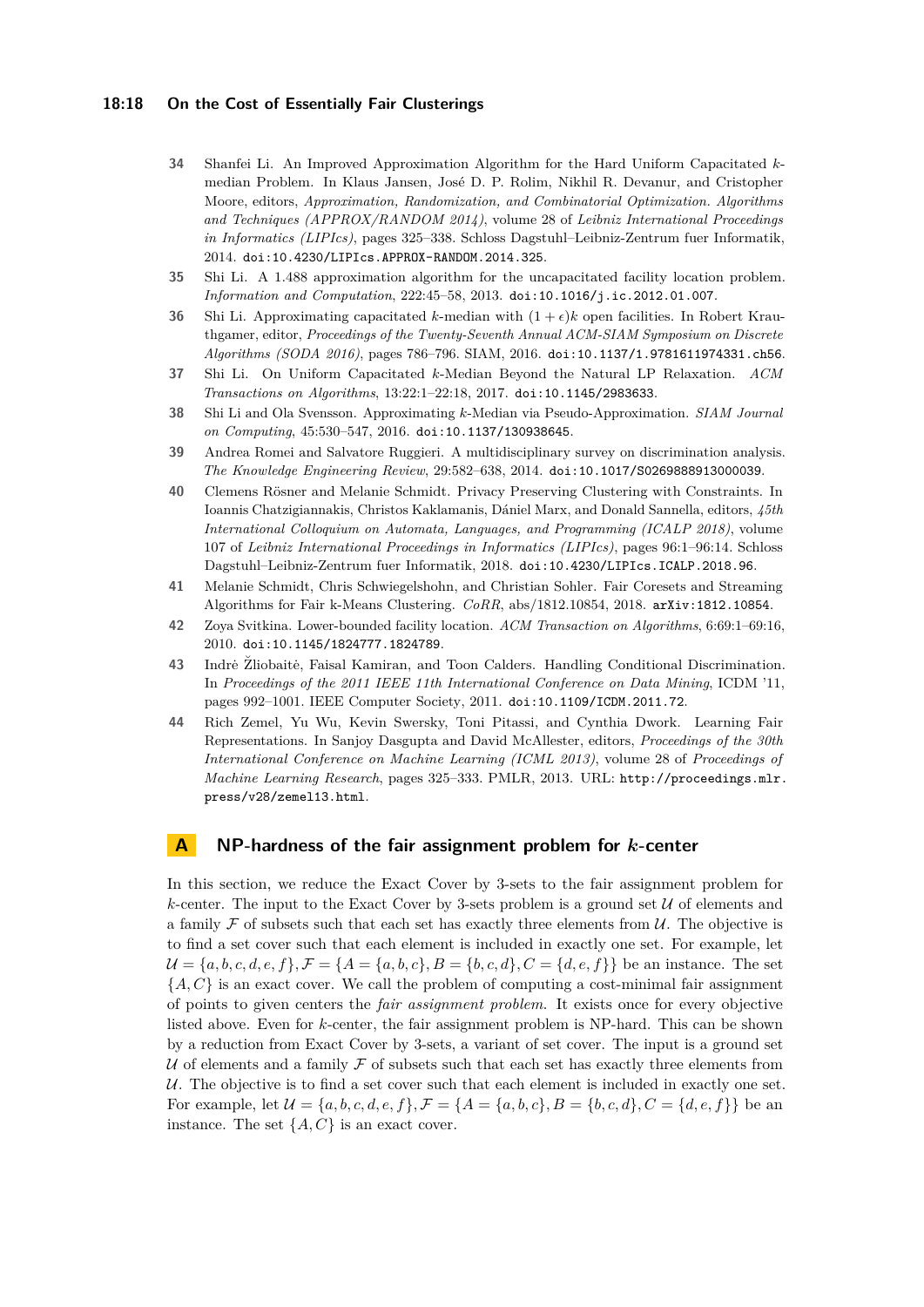<span id="page-18-1"></span>

**Figure 2** Example for the reduction from Exact Cover with 3-sets to the fair assignment problem for *k*-center, with  $\mathcal{U} = \{a, b, c, d, e, f\}$  and  $\mathcal{F} = \{A = \{a, b, c\}, B = \{b, c, d\}, C = \{d, e, f\}\}.$ 

For an instance  $U, \mathcal{F}$  of the exact cover problem, we construct an unweighted graph, which then translates to an input for the fair assignment problem for *k*-center by assigning distance 1 to each edge and using the resulting graph metric. The vertices consist of  $\mathcal{U}, \mathcal{F}$ and two sets defined below, A and F. We start by adding an edge between all  $e \in \mathcal{U}$  and any  $A \in \mathcal{F}$  iff  $e \in A$ . We assign color red to the vertices from  $\mathcal{F}$  and blue to those from  $\mathcal{U}$ . Then we construct a set  $A$  which contains three auxiliary blue vertices for each vertex in  $F$ . These are exclusively connected to their corresponding vertex in  $\mathcal F$ . Then we construct a set  $\mathcal T$  of  $|\mathcal U|/3$  $|\mathcal U|/3$  red vertices.<sup>3</sup> and connect each vertex in  $\mathcal T$  to every vertex in  $\mathcal F$ . Finally, we open a center at each vertex in  $\mathcal F$ . The construction is shown in Figure [2.](#page-18-1) Observe that the distance between an element  $e \in \mathcal{U}$  and an open center at  $A \in \mathcal{F}$  in this construction is 1 iff  $e \in A$ , and otherwise, it is 3: If  $e \notin A$ , then there is no edge between *e* and *A*, and since there are no direct connections between the centers, the minimum distance between *e* and another open center is 3.

► **Lemma 15.** If there exists an exact cover, there exists a fair assignment of cost 1 where *the red:blue ratio is 1:3 for each cluster.*

**Proof.** Assign each red vertex  $A \in \mathcal{F}$  and the three auxiliary blue vertices connected to it to the center at *A*. If *A* is in the exact cover, assign the three blue vertices representing its elements and one red vertex from  $\mathcal T$  to the center at  $A$ . It is straightforward to verify that this assignment is fair and assigns every vertex to some center to which it is connected via a direct edge.  $\blacksquare$ 

**Lemma 16.** If there exists a fair assignment where red: blue  $= 1:3$  for all clusters of cost *less than* 3*, there exists an exact cover.*

**Proof.** For  $A \in \mathcal{F}$ , the red vertex at *A* and the three auxiliary blue vertices attached to it must be assigned to the center at *A* as this is the only center within distance less than 3. Also, no center can have more than two red vertices assigned to it because there are only six blue vertices in distance less than 3 of any center. Therefore, each red vertex in  $\mathcal T$  must be assigned to a distinct center and each such center *A* will have exactly three blue vertices from U assigned to it which correspond to the elements in the set that *A* represents. Thus, the sets corresponding to the centers that have two red vertices assigned to them form an exact cover for  $U$ .

<span id="page-18-0"></span>Note that if  $|U|$  is not a multiple of three, it cannot have an exact cover, so we can assume that  $|U|$  is a multiple of three.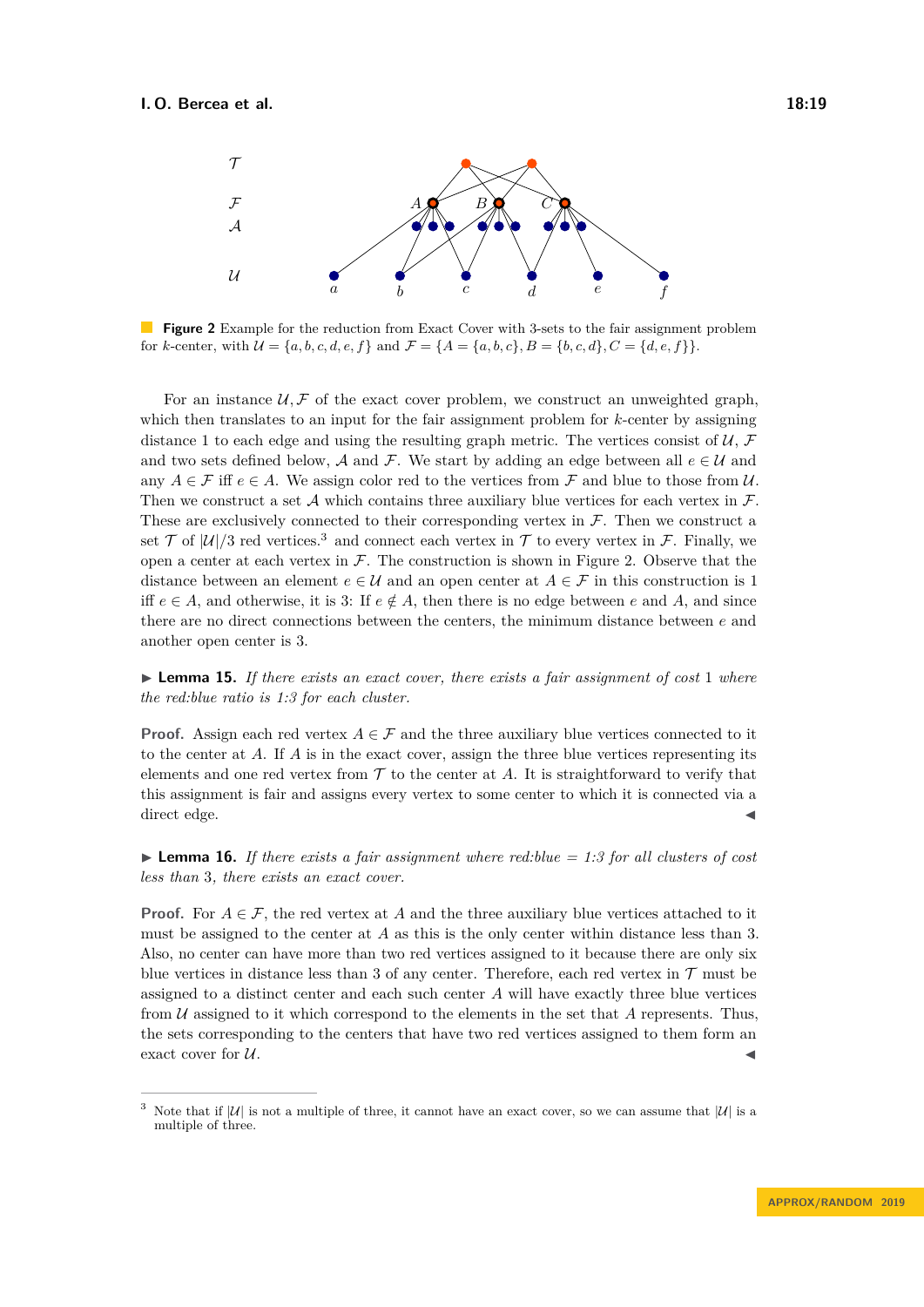## <span id="page-19-0"></span>**B Integrality gap of the canonical clustering LP**

We show that any integral fair solution needs large clusters to implement awkward ratios of the input points. This allows us to derive a non-constant integrality gap for the canonical clustering LP.

<span id="page-19-1"></span>**► Lemma 17.** Let P be a point set with r red and  $r-1$  blue points and let  $k \geq 1$ . If the *ratio of red points*  $r_{red}(C_i)$  *is at most*  $\frac{r-k+1}{2r-2k+1}$  *for each cluster*  $C_i$ *, then any fair solution can have at most k clusters.*

**Proof.** Consider a solution with  $k' > k$  clusters. Since we have more red points there must be at least one cluster  $C_i$  that contains more red points than blue points. The ratio of red points  $r_{red}(C_i)$  of this cluster is minimized if the solution contains  $k' - 1$  clusters with one blue and one red point, and one cluster with the remaining  $r - k'$  blue and  $r - k' + 1$  red points. However,

$$
\frac{r-k'+1}{2r-2k'+1} > \frac{r-k+1}{2r-2k+1}
$$

Since the highest ratio of red points in any other solution can only be higher, the claim follows.

We remark that Lemma [17](#page-19-1) is not true for essentially fair solutions.

The canonical fair clustering ILP consists of [\(2\)](#page-6-1)–[\(6\)](#page-6-2) and [\(10\)](#page-6-8). In the *k*-median/facility location case and in the  $k$ -means case, let write  $\text{OPT}_F$  for the optimum value of its LP relaxation and and let us call the value of an optimum integral solution  $OPT_I$ . We then define the integrality gap of the ILP as  $\text{OPT}_I / \text{OPT}_F$ . In the *k*-center case, the ILP does not have an objective function, but we can define its integrality gap in the following sense: If  $\tau_I$ ,  $\tau_F$  is the smallest  $\tau$  such that the LP-relaxation has a feasible *integral* or *fractional* solution, respectively, then we define the integrality gap as  $\tau_I/\tau_F$ .

▶ **Lemma 5.** *There is a choice of non-trivial fairness intervals such that the integrality gap of the LP-relaxation of the canonical fair clustering ILP is*  $\Omega(n)$  *for the fair kcenter/k-supplier/k-median/facility location problem. The integrality gap is*  $\Omega(n^2)$  *for the fair k-means problem.*

<span id="page-19-2"></span>

**Figure 3** Integrality gap example.

**Proof.** Consider the input points P lying on a line, as shown in Figure [3.](#page-19-2) Specifically, we have *r* red points  $\{r_1, r_2, \ldots, r_r\}$  that alternate with  $r-1$  blue points  $\{b_1, b_2, \ldots, b_{r-1}\}$ . The distance between consecutive points is 1.

We require that the ratio of the red points of each cluster is between 0 and  $(r-1)/(2r-3)$ and set  $k = r - 1$ . The input ratio  $r/(2r - 1)$  of the red points lies in the interior of this interval as

$$
\frac{r}{2r-1} < \frac{r-1}{2r-3} \iff 2r^2 - 3r < 2r^2 - 3r + 1,
$$

and thus our input is well-defined and the fairness relaxation is non-trivial. We then ask for a clustering of *P* with at most *k* centers that respects the fairness constraints.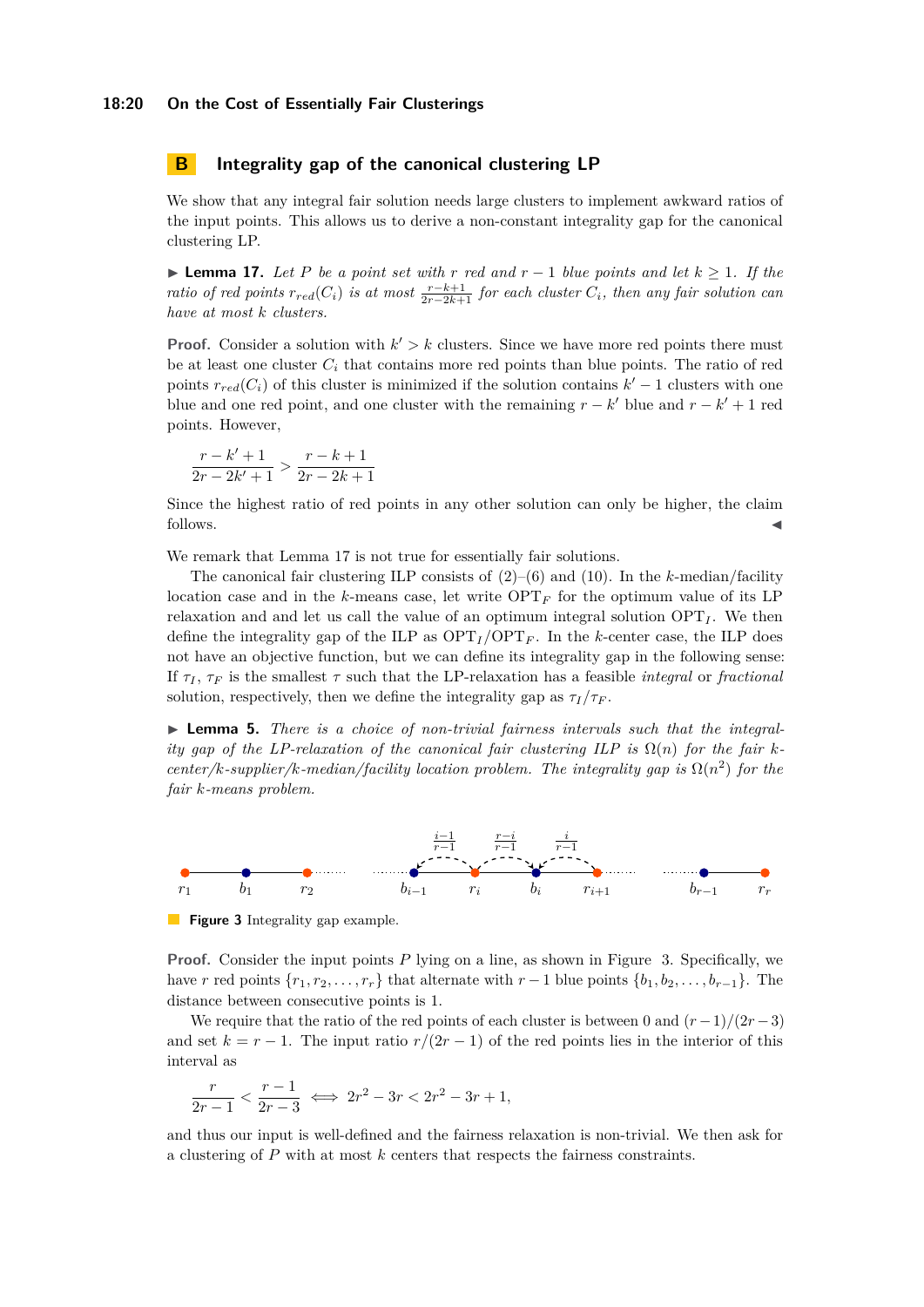Consider the following feasible solution for the LP-relaxation. The solution opens a center at each of the  $r - 1 = k$  blue points and assigns the blue point to itself and the red points on each side in the following way: for each  $1 \leq i \leq r-1$ , assign  $r_i$  to  $b_i$  by a fraction of  $\frac{r-i}{r-1}$ and for each  $2 \leq i \leq r$  assign  $r_i$  to  $b_{i-1}$  a fraction of  $\frac{i-1}{r-1}$ . Each red point is fully assigned in this way. We also get that in a cluster around some fixed  $b_i$ , the total assignment coming from red points is  $\frac{r}{r-1}$  and the assignment coming from blue points is 1; thus, each cluster has a ratio of red points of

$$
\frac{\frac{r}{r-1}}{1+\frac{r}{r-1}} = \frac{\frac{r}{r-1}}{\frac{2r-1}{r-1}} = \frac{r}{2r-1}.
$$

We therefore respect the balance requirements.

However, as  $(r-1)/(2r-3) = (r - k' + 1)/(2r - 2k' + 1)$  for  $k' = 2$ , by Lemma [17](#page-19-1) any integral solution satisfying the ratio requirement can at most open two centers.

- $\blacksquare$  In the *k*-center case, the fractional solution has a radius of 1 and the integral solution has a radius of at least  $|(r - 1)/2| = \Omega(n)$ . The *k*-center problem is a special case of the *k*-supplier problem; thus, the integrality gap for the *k*-supplier problem can only be larger.
- In the *k*-median case, the fractional solution has a cost of  $O(n)$ : The blue points incur no cost and each red point  $r_i$  contributes  $(r-i)/(r-1) \cdot 1 + (i-1)/(r-1) \cdot 1 = 1$  to the objective function. Since the optimum integral solution can have at most two centers, it has to contain one cluster spanning at least  $\lfloor r/2 \rfloor$  consecutive points. This incurs a cost of at least  $2 \cdot \sum_{j=1}^{\lfloor r/4 \rfloor -1} j = \Omega(n^2)$ .
- $\blacksquare$  In the facility location case, we observe that we can open at most two facilities in a fair integral solution. Hence, the analysis for the *k*-median case carries over (even if we set all opening costs to zero).
- In the *k*-means case, each red point  $r_i$  incurs a cost of  $(r-i)/(r-1)\cdot 1^2 + (i-1)/(r-1)\cdot 1^2 = 1$ in the fractional solution; the blue points again incur no cost as they are chosen as centers. However, the integral solution now has a cost of at least  $2 \cdot \sum_{j=1}^{\lfloor r/4 \rfloor - 1} j^2 = \Omega(n^3)$ .

This integrality gap yields a lower bound on the quality guarantee of any LP-rounding approach for this ILP. Thus, Lemma [5](#page-6-10) implies that no fair constant factor approximation can be achieved by rounding the canoncial fair clustering ILP. The counterexample in [5](#page-6-10) breaks down in the essential fairness model.

## **C Facts about the** *k***-means cost function**

We use some well-known facts about the *k*-means function when extending our results for *k*-median to *k*-means. The first one is that squared distances satisfy a relaxed triangle inequality:

 $\blacktriangleright$  **Lemma 18.** *It holds for all*  $x, y, z \in \mathbb{R}^d$  *that* 

 $||x - z||^2 \leq 2||x - z||^2 + 2||z - y||^2.$ 

<span id="page-20-0"></span>The next lemma is also a folklore statement which can be extremely useful. It implies that the best 1-means is always the centroid of a point set, and has further consequences, like Lemma [20](#page-21-1) which we state below, a fact which is also commonly used in approximation algorithms for the *k*-means problem.